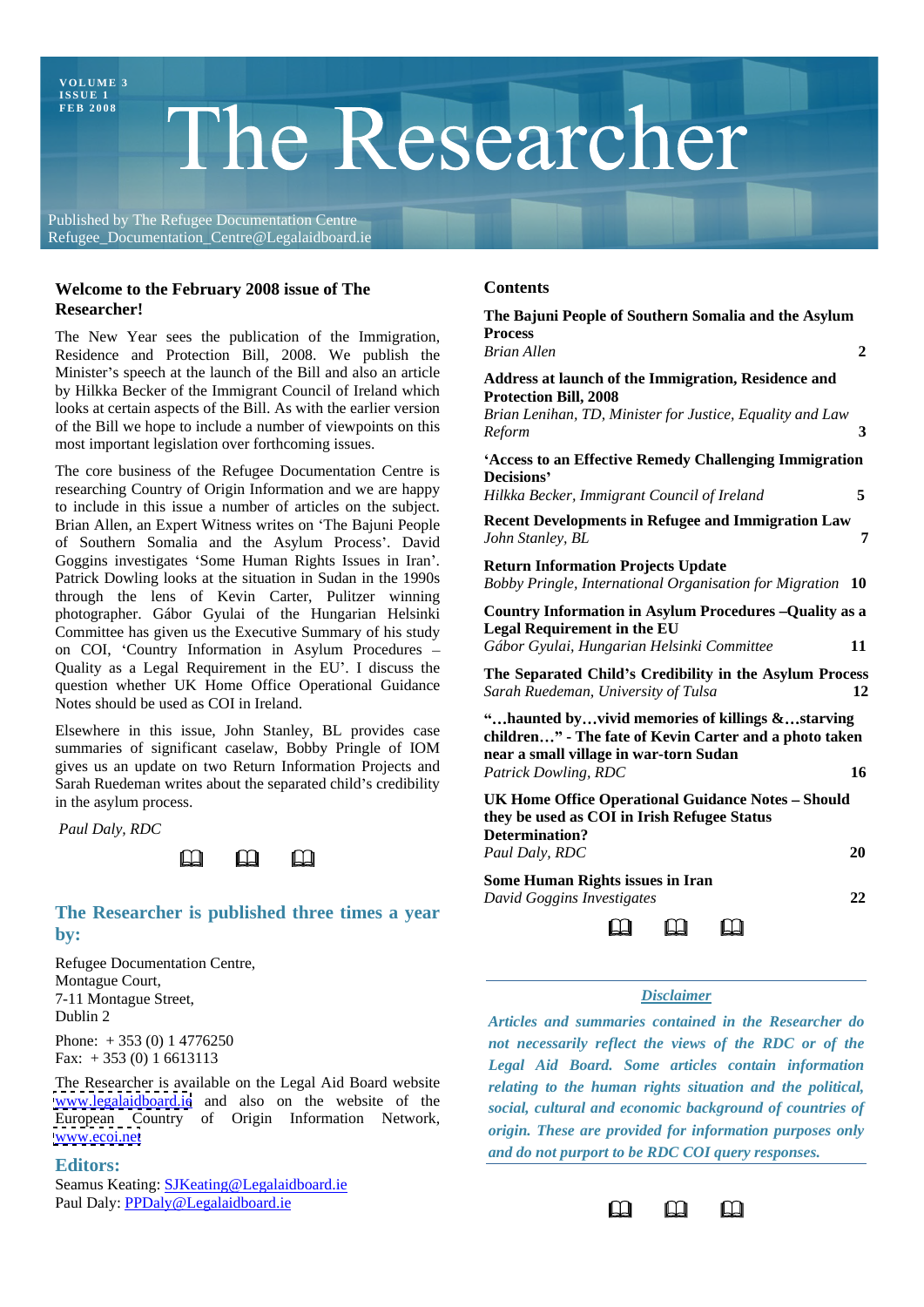# **The Bajuni People of Southern Somalia and the**



**Kenya and Tanzania for over twenty years and is a fluent** testing, language difficulties or other misunderstandings. **Swahili speaker. He has lived and worked among the coastal people of Kenya and studied their culture, music and anthropology. In the UK he was accepted as an expert witness for Somali Bajuni nationality testing in several appeal courts and the tribunal. He has carried out**

The Bajuni tribe is a minority group from Southern Somalia. They live mainly in the town of Kismayo and on the islands off the south coast. Many of them are simple, peace-loving fisherfolk, and few have received any formal education. They are mainly devout Muslims, and most of their children attend *madras*, religious education offered by mosques, where Swahili and Bajuni languages are mixed with the Arabic of confused situation. the Koran. Their ethnic origins are a mixture of Arab, Bantu, Portuguese and perhaps Malay. They speak a mix of Swahili and Kibajuni, a Swahili coastal dialect. As a minority tribe with features and language that are easily distinguishable from Somali majority clans, they have always been regarded used in many of the Bajuni asylum cases. Unfortunately, this with suspicion and scorn, and demeaning terms such as Tiku report is inaccurate in various aspects. The conclusions of the

anarchy, and the warlords of the southern part of the country, having armed themselves with AK47s and other weapons, had increasing freedom to terrorise and devastate minority communities. From the early 1990s these larger tribes, who people. Since then, they have been increasingly subjected to **groups'**. sudden attacks on their homes: beatings, murders, kidnapping, looting and rape becoming prolific. Many Bajuni at first refused to leave their homeland due to this members been killed or kidnapped, many more have fled, seeking refuge in an outside world largely unknown to them.

Numerous Bajuni have fled to neighbouring Kenya, some since the early 1990s, but their situation there has been uncertain at best. As Somalis are the traditional enemies of Kenya, the presence of the Bajuni refugees is hated by civilians and police alike. Consequently, many Bajuni are in constant fear of attack or extortion from Kenyans, and have been sometimes forced to return to Somalia. This situation has led to a minority, those able to raise sufficient funds, seeking the help of an 'agent' who promised to take them to a safe country. Many Bajuni escape with a small amount of family gold which is often hidden in the home, and this claimant. However, implicit in the statement is that **some**  wealth is handed over to the agent without any real Bajuni speak no Somali at all. My research has indicated that discussion of its worth. Although the exact details vary, the it may well have been true that most Bajuni spoke some 'agents' generally organise all the travel arrangements and abandon their charge once arriving at their destination.

### **Bajuni Asylum Seekers**

**Asylum Process**  Bajuni refugees from Somalia sometimes find themselves in by Brian Allen, Expert Witness.<br>
members, many have been tortured and had their homes burnt<br>
hydrographifical hottographs of the summer burnt **brianandtiffy@hotmail.com**<br>
or looted. When they claim asylum, it frequently happens that **Brian Allen, born in Dublin, worked as a missionary in** their claim is refused because of lack of clarity of nationality UK or Ireland. Typically, they will not know which country they are fleeing to, and arrive as extremely vulnerable people who do not speak English, may be illiterate, and have no idea of the legal and social processes that they will be expected to get involved in. They are also often traumatized; many of the women have been raped, many have lost close family

**nationality testing interviews with over 100 Bajuni.**  right on the Somali border. Their Swahili was usually very **The Bajuni Background**<br>
the Bajuni dialect, having lived and worked with coastal I began to meet Bajuni asylum seekers when I was asked to interpret for various solicitors in Leeds, England. Having lived and worked on the Kenyan coast, I had been aware of their existence and sometimes met them on Lamu Island, good, and it was not difficult for me to understand some of peoples in East Africa for some years. Gradually, I began to piece together the threads of their stories, and realised that many of them were being subjected to terrible injustices through misunderstandings in the asylum system. After consulting with a few legal experts, I decided to do my own research and to see how I could help to bring clarity to a very confused situation.

## **The British, Danish and Dutch Fact-Finding Mission**

(slaves) have often been cast in their direction. The expected report are often cited in the refusal letters of those asylum<br>In 1991, an uneasy peace in Somali descended rapidly into<br>the write my own report on the sections It came to my attention that the report produced by this mission to Nairobi Kenya, dated  $17 - 24$  September 2000, is report are often cited in the refusal letters of those asylum seekers claiming to Bajunis from Somalia. I therefore decided to write my own report on the sections which produce some confusion. I have included some of my findings here together with the references to the report:

# were armed, began to attack and raid the defenceless Bajuni *Bajuni as a united people that are not divided into sub-* 5.1 **The report states** *The Bajuni elders described the groups* **.**

intimidation, but as the situation has deteriorated and family simply incorrect. The Bajuni sub-clans such as the If this statement means that there is no in-fighting or division among the Bajuni then it is true. But if it is taken to mean there are no sub-clans among the Bajuni people, then it is *Khazarajia, Wafailia, Wachanda, Ausia* are well known. A Bajuni person, when asked, can normally say what clan he or she belongs to, and also name other clans. This misunderstanding of terminology would easily happen if the people conducting the mission were unfamiliar with the languages and customs of the coast of East Africa, and if interpreters were being used. The misunderstanding comes right into court, where sometimes cases have been refused on the basis that a Bajuni asylum seeker names his or her clan.

### 5.2 *Most Bajuni speak some Somali* **.**

This statement is sometimes used as grounds for dismissing cases where the Somali language is not spoken by the Somali when the 'elders' left Somalia in the early 1990s, but since that time, because of hostile attacks, there has been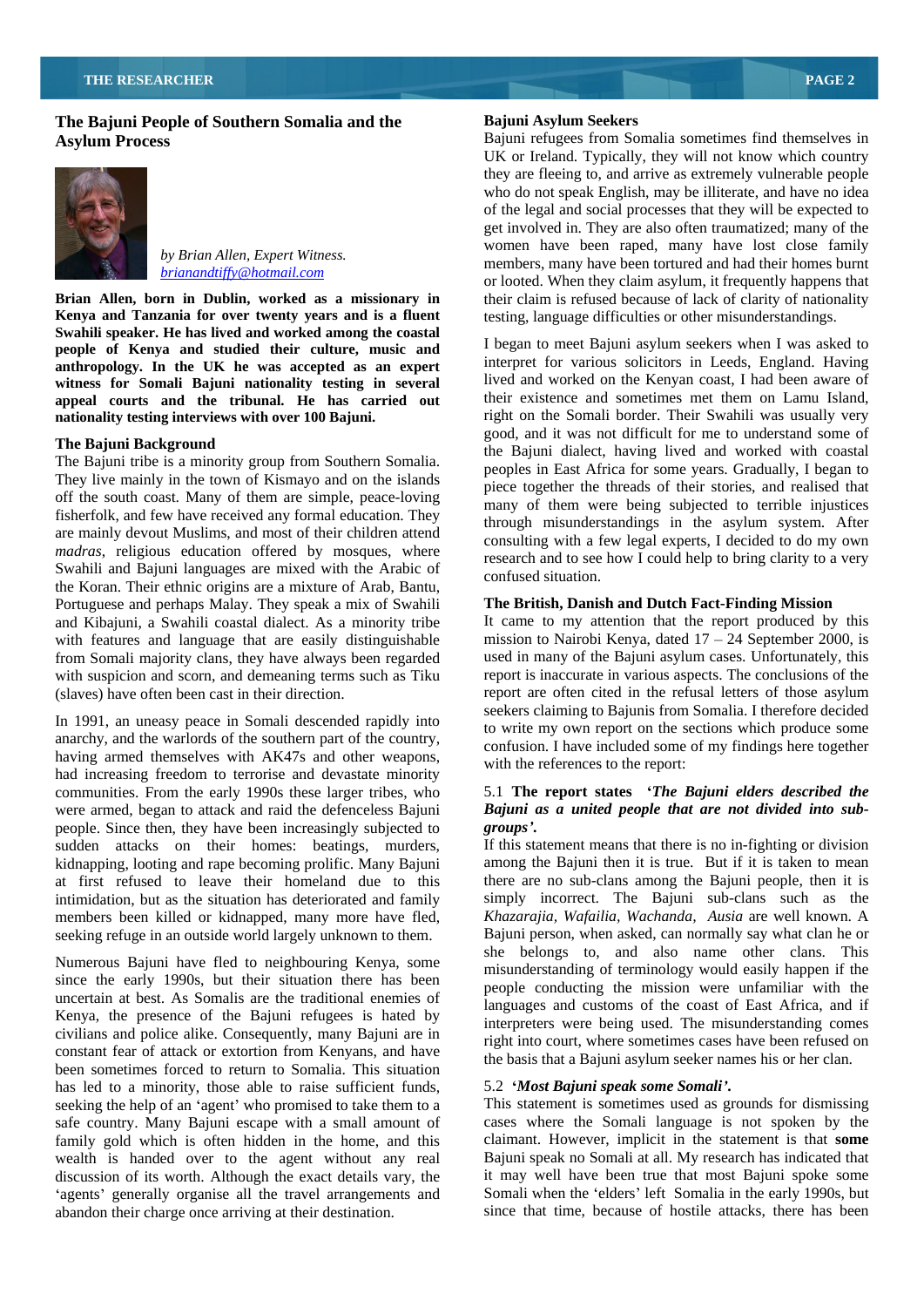increasing separation between the Bajuni people and the larger Somali speaking tribes. This meant that a growing larger Somali speaking tribes. This meant that a growing nationality testing needs to be introduced to the asylum number of Bajuni people, especially the younger generation, process in Britain and Ireland in order to avoid the were not exposed to the Somali language. The result is that misunderstandings, distress and waste of time and money that some Bajuni know almost nothing of the Somali language. have gone into many cases. I appeal to the decision makers in The other flaw in this statement and its interpretation in both countries to consider the weight of evidence that exists, courts is that it fails to point out that Bajuni women normally and to make a fresh effort to ensure that the Bajuni, a people lead extremely sheltered lives and would not have been group that have been victimised and marginalised for many exposed to Somali language. This issue was further years, be given a chance of a just and truth-based hearing of investigated in an interview reported by another 'fact-finding their cases. mission' in 2004.<sup>1</sup> In this report, Abdalla Bakari, one of the elders' (a Kenya resident since the early nineties) suggested  $\Box$ that Bajunis from Kismayo would have knowledge of Somali. This statement was not made on the basis of any recent evidence, and runs counter to expert witnesses, academics seeking refuge in UK and Ireland. Bill 2008

# 5.3 **The British-Dutch-Danish report states that** *the main*

more likely. Kibajuni is a dialect of Kiswahili. Its structure is very similar to Kiswahili but many words are either pronounced differently (eg Mtu 'a man' in Kiswahili is pronounced 'Ntchu' in Kibajuni) or are completely different (eg 'small' is 'Kidogo' in Kiswahili but 'Nkatiti' in Kibajuni). The language now spoken in most Bajuni homes is Swahili. The older generation tend to use and know Kibajuni but young people prefer to use coastal Swahili. This means they are less isolated, and can read newspapers, listen to radio reports and communicate with the many other tribes along the coast of East Africa where Swahili is the main language. The Kibajuni dialect is gradually dying out. The younger generation have no desire or even need to speak it. However, Irish economy. Ireland started to become an attractive place most Bajunis will understand some Bajuni words when they not only for elements of our own diaspora, who began to hear them. In 'Ethonologue: Languages of the world', Swahili is listed as the language of the Bajuni people in southern Somalia.<sup>2</sup>

In the light of all the above I believe that the Anglo-Dutch- Danish report is flawed in various areas. In modern East Africa the views of the 'elders' are often out of touch with the realities of modernity, and the life style and world view of the youth who typically constitute well over 50% of the population. This is particularly true when the elders have The second half of the 1990s and the first years of the current lived in another country for some time, and those interviewed had been in Nairobi during the recent time of unrest. In today's society, the men known as the 'elders' are frequently less than representative of the cross-section of society. The elders met by the delegation are recorded as having all 'left elders met by the delegation are recorded as having all *left* particular aspects of the matter; but plans were even then *the Bajuni islands in the early 1990s .* Only one man had being made to bring forward a unified code that would made a brief return visit since that time. Given the turbulent eliminate the anachronisms of the Aliens Act 1935. That situation, much has changed since the time of their experiences and that of the report. Furthermore, all the elders are recorded as having come from the islands, despite the

I have carried out extensive interviews with over a hundred Bajuni, and met with many established refugees and expert witnesses. I am convinced that a fair and thorough system of their cases.

# and other professionals who work regularly with Somalis **of the Immigration, Residence and Protection Address by Brian Lenihan TD, Minister for Justice, Equality and Law Reform at the launch Bill 2008**

*language spoken by the Bajuni is Kibajuni*.<br>
This is certainly not true today, though in the past this was significant step along the road towards modernising the way Today marks a most important development in the area of significant step along the road towards modernising the way we deal with inward migration.

> For centuries, this island was synonymous with emigration. Even before the disastrous famines of the middle 19th century, there was a steady outward flow of Irish men and women, mainly to the new worlds being opened up by exploration and colonial expansion. That flow became a flood from the 1840s on, abating a little with the economic pick-up of the 1960s but resuming thereafter. There was of course always some inward migration, but the net figures over the years showed overwhelmingly outward movement of people.

southern Somalia.<sup>2</sup><br>
enough in a short time to give themselves starting capital for Then came the 90s, and with them a major upturn for the return home, but also for many others around the world who saw in this country a place where they could either make projects back home, or else an economy and a society in which they could settle permanently. This influx is testament to the success of the economic policies adopted in the late 1980s and early 1990s. And it was a change that, among other things, our legislation was not best suited to handling.

importance of assessing the situation in Kismayo. Ireland as well as limited in the extent to which it provided **Conclusion** Government with the tools needed to manage migration in the decade saw a number of legislative measures brought forward in the areas of immigration and asylum. The Immigration Acts of 1999, 2003 and 2004 were acknowledged by their promoters as primarily stopgap measures designed to address legislation was very much a product of its time, and by the turn of the century was recognised as being unsatisfactory from the point of view of those who wished to migrate to interests of the Irish economy and society.

Fruits not only of lengthy thought and research in my Joint Danish, Finnish, Norwegian and British Fact-Finding Department and elsewhere, but of a consultation process that Mission to Nairobi, Kenya, 7-12 January 2004.<br>  $\frac{2}{x}$  has sought to draw out the views of interested people and  $\frac{2}{x}$ www.ethnologue.com/languagesofsomalia bodies in this area. The Bill's development has been So we come to the Bill published today, which represents the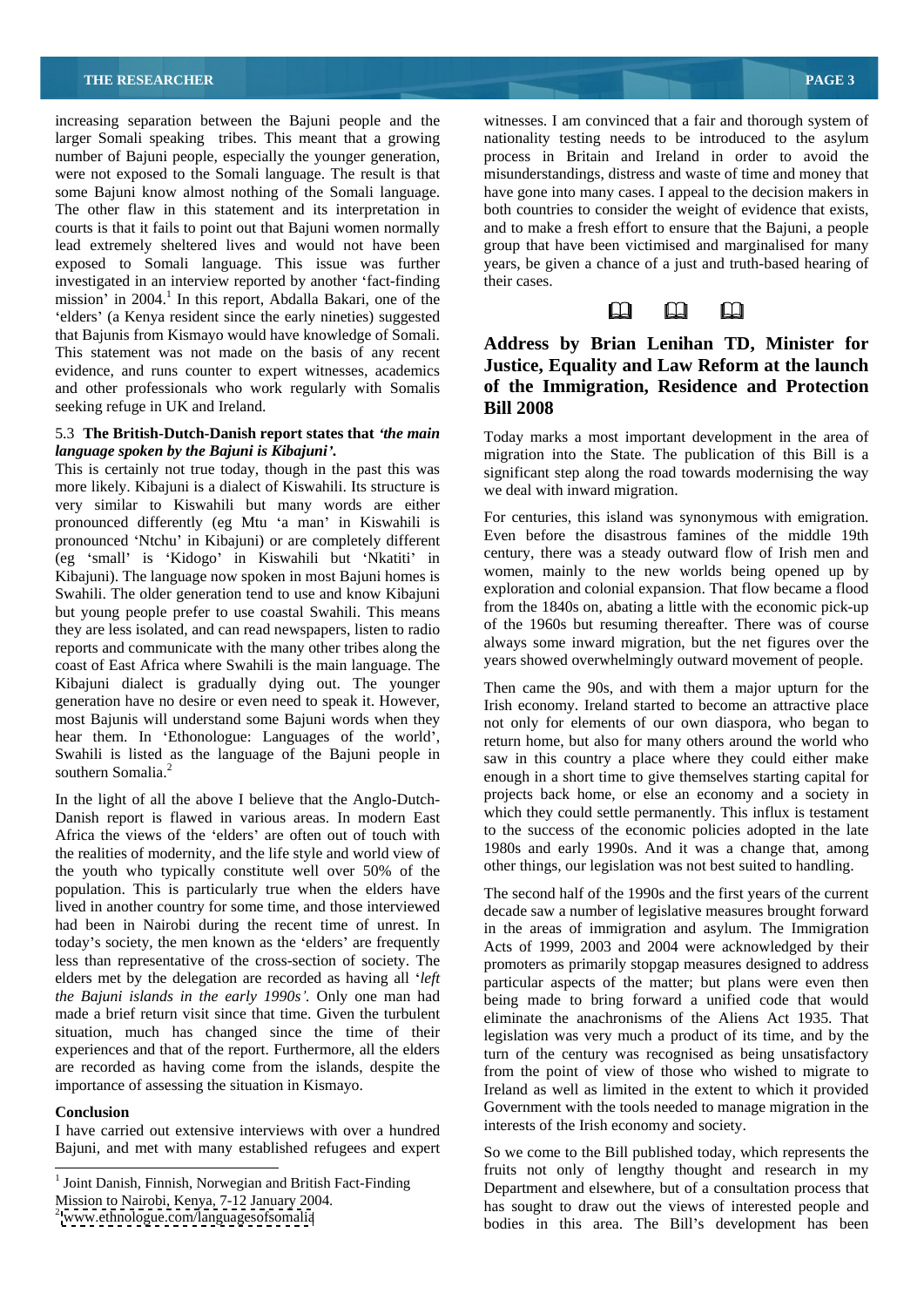informed by our experience of immigration matters built up A significant innovation contained in the Bill is the

An important element of that experience has been the business of dealing with claims for the protection of the State made by asylum-seekers. In parallel with the increases in regular migration since the middle 90s, Ireland experienced a remarkable growth in the numbers of people applying for refugee protection. In common with many developed countries, the numbers looking for asylum here increased exponentially up to about 2002, but have been falling off in the naturalisation. recent years. As a proportion of inward migration generally, in the State's experience, asylum-seekers have been at most While many migrants were content to do this, because that

Each case must be looked at in great depth and with great care in case a refusal will result in a person being sent back to personal danger and fear of persecution. Also in common with other developed countries, it has been the Irish experience that a high proportion of claims turn out following investigation not to be based on well-founded fear of persecution back home. Very many of those applying for refugee status are in reality, economic migrants.

While Ireland's asylum determination system has been the subject of favourable comment by a former UNHCR Representative to Ireland, our present processes are not optimally organised, and have been open to abuses over the years. At present, the case of an applicant seeking refugee status is considered, in the first instance by the (statutorily independent) Refugee Applications Commissioner. A negative decision at that stage is appealable to another independent body. It is only when both of those bodies have given a negative response that other elements of the application for leave to remain can be looked at.

This method of looking in series at different aspects of the same case means, that for some applicants at least, the part of the applicants and also to greater public expenditure in the provision of lodgings and sustenance. However, delays in finalising cases can occur for a variety of reasons, including giving applicants and appellants the fullest opportunity possible to present their cases and the determination of Judicial Review proceedings, where appellants pursue such a course of action. In order to address this structural problem, the Bill will put in place a system which will allow all aspects Thus, if a foreign national has been given a non-renewable

The Bill contains important innovations too for those who seek to migrate in a regular fashion to the State, by availing themselves of the standard immigration processes, applying in advance for a visa, ensuring that they have proper travel documentation and so forth. As well as setting out these processes in statutory form— for the first time, in the case of the visa process—the Bill contains express provisions governing review procedures for many of the points at which decisions can be made.

over recent years. establishment on a statutory footing of the status of long-term residence. It is unusual, by international comparisons, that the Irish immigration system has for many years been based on the notion of temporary migration to Ireland for a year at a time. Unlike many continental countries, we have not had a formal status of long-term residence. For too long, the Irish immigration system has operated on the concept of temporary migration on a year-to-year basis until one has sufficient residence in the State to be able to make an application for naturalisation.

around 10% of the total numbers of non-EU nationals coming was all that was available, it is time we acknowledged in a here; but the nature of asylum is such that the application formal, statutory way the fact that many migrants make an process is resource-intensive. important contribution to the Irish economy and to Irish society generally. In circumstances where, increasingly, Ireland is in competition with other countries for people with sought-after skills and qualifications, we need this status, statutorily guaranteed, in order to be able to tailor immigration packages that make Ireland an even more attractive destination for medium-term and long-term migration. The status of long-term resident will put its holders in a position similar to that of Irish citizens in respect of access to State-funded services and other entitlements. The conditions governing the attainment of this status are designed to ensure that those who qualify are well on the road to integration in their adopted society.

process can be protracted. Delays lead to uncertainties on the without notice, and may be detained for the purpose of This Bill aims to bring clarity to many aspects of immigration that are at present unclear. One of those aspects of the present law is the question of lawfulness in the State. The Bill addresses this in a manner that means that no foreign national will be in any doubt as to whether he or she is lawfully in the State. If you have a permission from the Minister, you will be lawfully in the State; but if you have not, you will be unlawfully in the State; and unlawful presence brings with it the obligation on the person to leave the State. A person found unlawfully in the State will be liable to be removed ensuring removal from the State.

> People will not find themselves in that position unless either they consciously put themselves in that position or else, following a fair process where there was an opportunity to make representations and have those representations carefully considered, their residence permission has been terminated.

of the applicant's wish to remain in Ireland to be looked at in permission to enter the State for, say, eight weeks and doesn't a unified way. In this way, applicant will get, at the end of the leave on or before that period expires, that person will have first instance process, a complete determination of their case. put himself or herself in the position of being unlawfully This is a very important feature of the Bill, providing the present, and the consequences of that action or omission will necessary speed and clarity for applicants, while ensuring that follow inexorably. By contrast, a foreign national who is here their human rights are fully respected. on a renewable permission will remain lawfully present unless there is a decision to terminate or not to renew the permission. Any such decision will be notified in advance to the permission-holder, and there will be an opportunity for the person to make representations as to why the permission should not be discontinued. The permission will remain in force, and the person will be lawfully present in the State, until the final decision is made at the end of that fair process and notified to the person in question.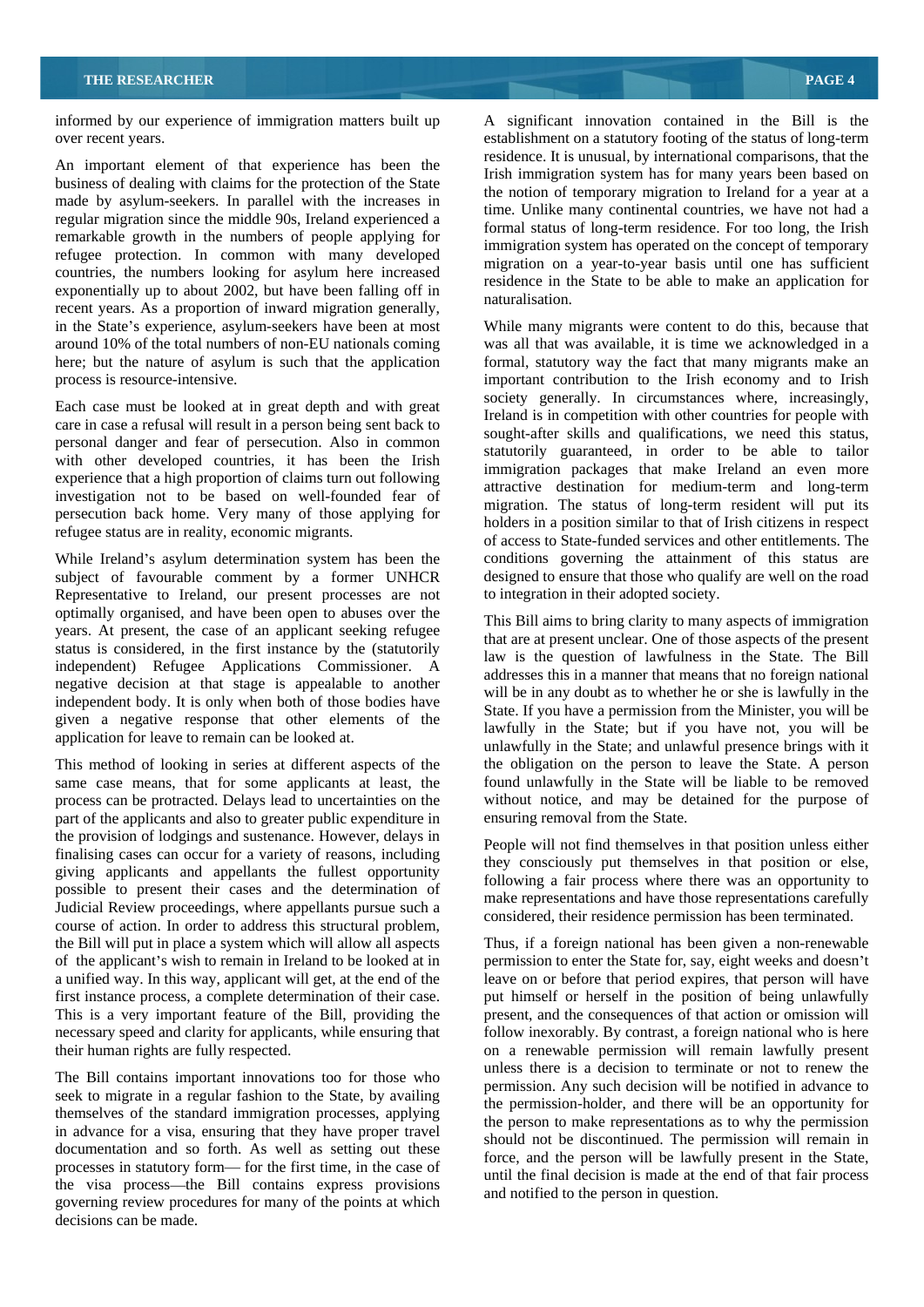### **THE RESEARCHER <b>PAGE 5**

The business of managing migration to the State is about **Access to an Effective Remedy challenging** making choices. It cannot be the case that we say to everyone **Immigration Decisions'** who wants to migrate here: "Come on in." I owe a duty to Irish society, which—remember—is made up not just of Irish people living here but also of EU nationals, non-EU nationals and every-one else who is lawfully living here. The duty that I owe is to continue to ensure to the greatest extent possible<br>By Hilkka Becker. that Ireland is a safe place to live, with an economy that Senior Solicitor. continues to thrive, and that it is not used as a base for *Immigrant Council of Ireland* criminality. In the immigration context, I fulfil that duty by making choices about which foreign nationals can come in, which ones can stay and, ultimately, which ones must leave. efficiently, then no management of migration could happen.

I make no apologies for the elements of this Bill that might appear harsh to some. But I challenge those who take that view to come up with better ways of providing for effective

It is worth pointing out that, contrary to popular perceptions, The establishment of an independent appeals mechanism to the discretionary powers that rest with the Minister for deal with immigration decisions is the only way to ensure Justice, Equality and Law Reform in migration matters are access to an effective remedy for migrants seeking to used most frequently not to refuse people admission to the challenge decisions affecting their human rights as protected State or to require people to leave, but in order to under the European Convention on Human Rights and accommodate people who find themselves in difficult Fundamental Freedoms (ECHR), in particular Articles 3 positions for one reason or another. I am aware that there are *(prohibition of torture)* and 8 (right to family life). many foreign nationals at present in the State whose situation<br>Currently, persons seeking to challenge decisions refusing is irregular, whose papers are for whatever reason not in conformity with present immigration requirements. Many of you will recall the judgment of the Supreme Court delivered the preservation of the family unit – are effectively forced to just before Christmas relating to persons who did not come within the IBC/05 administrative scheme. That was a scheme designed to deal in a favourable way with a defined category of people who were the parents of Irish citizen children, people whose cases would otherwise have fallen to be dealt with under the deportation provisions of the Immigration Act 1999. In that case, the Supreme Court upheld the right of the Government to put such schemes in place. For more present in the same of the same of the same in the same of the same in the same of the same of the same of the same of the same of the same of the same of the same of the same of the same of the same of the same

view ultimately to providing a transparent system for all categories of migrants, mindful of their interests and those of the rest of society. **Judicial Review an Effective Remedy?**

One area that I haven't dealt with in this Bill is citizenship. I intend to address this through separate legislation following a review of our current laws, taking into account also the new provisions in this Bill with regard to long-term residence.

I am looking forward now to the parliamentary process that will lead to enactment of this Bill. I have no doubt that the Bill will provoke both debate inside and outside the Houses of the Oireachtas, and I will be glad to consider suggestions

# **Immigration Decisions**



*By Hilkka Becker, Senior Solicitor, Immigrant Council of Ireland Independent Law Centre*

If legislation did not provide me with effective powers to Future 2007 – 2012', published in June 2007, the make those choices and to ensure that they are enforced Government stated that "*a fair and strategic immigration* and efficient management of migration.<br>to ensure a "visibly independent appeals process". In the Programme for Government 'Blueprint for Ireland's Future  $2007 - 2012$ , published in June 2007, the Government stated that "*a fair and strategic immigration policy is an imperative to the sustaining of a strong economy*" and specifically welcomed "legal *immigrants* who *come here to work to support Ireland s development* promising to "help them to become full and active *participants in Irish life* . As a step towards this, it undertook to ensure a *"visibly independent appeals process"*.<br>The establishment of an independent appeals mechanism to

*(prohibition of torture)* and 8 *(right to family life)*. Currently, persons seeking to challenge decisions refusing

permission to remain in the State or permission to enter the State  $-$  for example for the purpose of family reunification or seek judicial review of that decision by the High Court instead of accessing a more efficient and cost-effective 'Immigration Appeals Tribunal'.

This Bill meets many of the commitments in the Agreed informed in advance of the making of the application for Programme for Government, and lays the foundation for us to leave to apply for judicial review and the application can be meet them all within the lifetime of this Government. In made within three months, exceptionally six months, from particular, within the framework of this Bill, once enacted, I the date of the decision to be challenged. However, this is set will be able to give effect to policies on family reunification to change with the coming into force of new immigration that will be designed to cater for people in a wide variety of legislation introduced in January of this year. If the immigration situations in Ireland. It is not the case that, in provisions of the Immigration, Residency and Protection Bill, this matter, one policy fits all; and this is an important fact 2008 become law, all decisions taken under the forthcoming that commentators need to appreciate. But I am working on legislation will have to be challenged on notice to the other the development of different policies in this area, and with a party and within a strict time limit of 14 days from the date Applications for judicial review that do not fall within the remit of Section 5 of the Illegal Immigrants (Trafficking) Act, 2000 can at present be made ex-parte and the normal rules regarding time limits apply. In other words, the Minister for Justice, Equality and Law Reform does not need to be on which the person concerned was notified of the relevant decision.

It is of grave concern to those seeking to defend the human rights of migrants and members of their families that already, even where an application may be made ex-parte and within extended time limits, access to justice for migrants is limited in that the High Court, as part of judicial review proceedings, is not in a position to review the merits of a case and cannot deal with questions of fact. Unlike an expert administrative tribunal, the High Court does not have the power to alter or vary an administrative decision.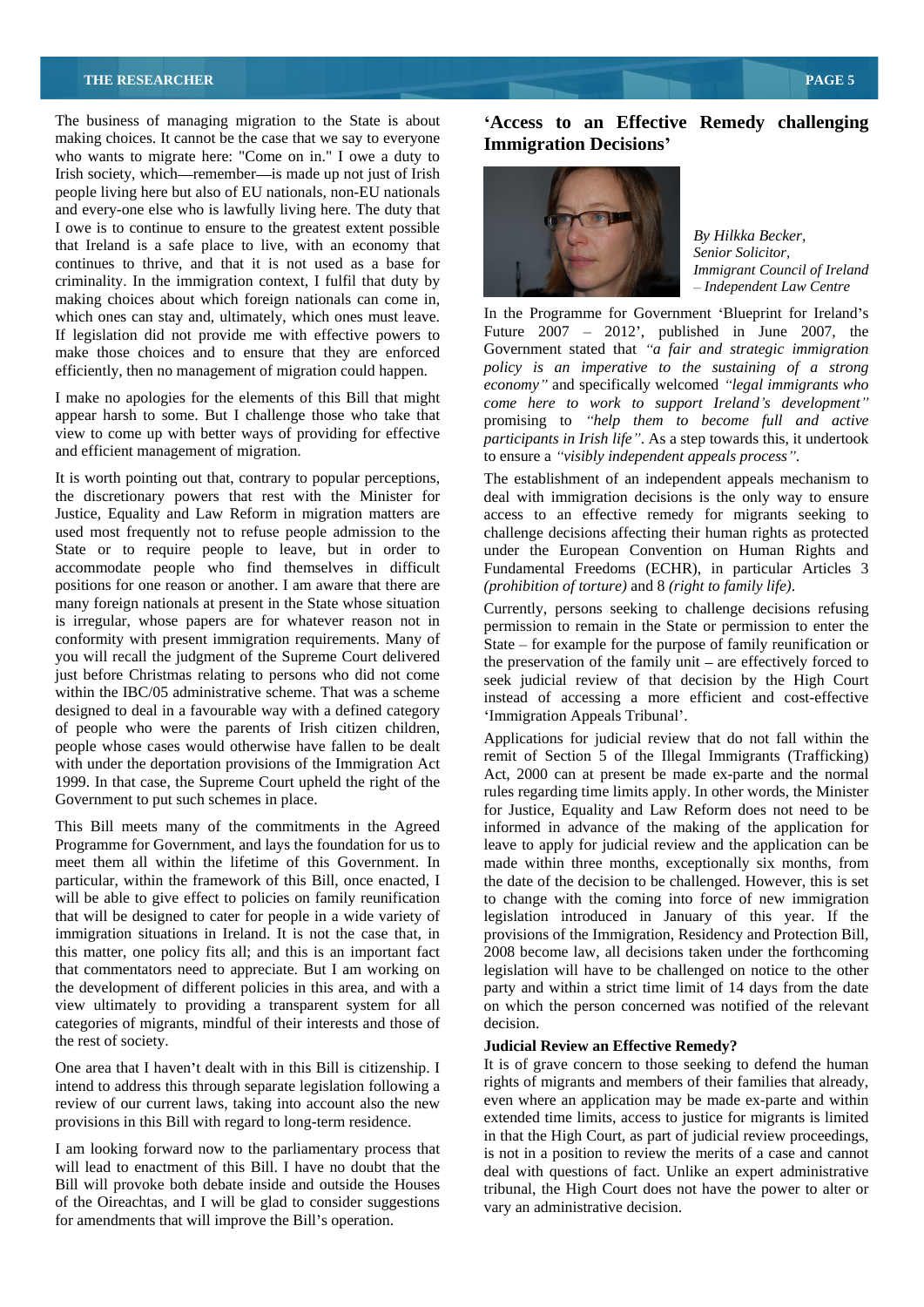In the case of *Chahal v. the United Kingdom*<sup>3</sup> the European limitation period can, in certain circumstances, give rise to a Court of Human Rights observed that "Article 13 [of the violation of Article 6 which provides that everyone is entitled ECHR] *guarantees the availability at national level of a* to a fair and public hearing within a reasonable time by an *remedy to enforce the substance of the Convention rights and freedoms in whatever form they might happen to be secured in the domestic legal order* . According to the Court, *the ef ect of this Article is thus to require the provision of a domestic remedy allowing the competent national authority both to deal with the substance of the relevant Convention*

The Court made reference to the cases of *Klass and Others v. Germany*<sup>4</sup> and *Leander v. Sweden*<sup>5</sup> in which it had held that and *Leander v. Sweden*<sup>5</sup> in which it had held that In the case of *Stubbings v.*  $UK^7$ , the Court held that in order Article 13 only required a remedy that was "as effective as *can be"* in circumstances where national security considerations did not permit the divulging of certain sensitive information. However, it distinguished these cases from the case at hand, stating that *it must be borne in mind that these cases concerned complaints under Articles 8 and 10 of the Convention and that their examination required the Court to have regard to the national security claims which had been advanced by the Government* . In relation to Mr *Chahal*, the Court held that "the requirement of a remedy *i* **mainlissive** by the Court. In the case of *mathoma v. France*,<br>the Court concluded that "decisions regarding the entry, stay *of a complaint that a person's deportation will expose him or her to a real risk of treatment in breach of Article 3, where the issues concerning national security are immaterial* . According to the Court in the *Chahal* case, *"given the*<br>According to the Court in the *Chahal* case, *"given the Compution*" *irreversible nature of the harm that might occur if the risk of ill-treatment materialised and the importance the Court attaches to Article 3, the notion of an ef ective remedy under Article 13 requires independent scrutiny of the claim that there exist substantial grounds for fearing a real risk of treatment contrary to Article 3. This scrutiny must be carried out without regard to what the person may have done to warrant expulsion or to any perceived threat to the national security of the expelling State*".

Considering the above, cases regarding the right to family life as guaranteed by Article 8 of the ECHR, the right to freedom of expression protected by Article 10 ECHR and other rights under the Convention may not currently be adequately dealt with by way of judicial review in the High Court, at least where national security considerations are not an issue limiting the exposure of detailed information regarding a case and the relevant government's considerations regarding the

It is also clear from the case law of the Court that the independent scrutiny of claims required by Article 13 of the sought to be achieved". ECHR does not need to be provided by a judicial authority and in that regard, the establishment of an independent Immigration Appeals Tribunal as we have seen in the UK may well be the most appropriate way of securing the protection of migrants rights in Ireland while at the same time avoiding unnecessary litigation in the High Court as well as cases going to the European Court of Human Rights.

While the European Court of Human Rights has accepted that judicial review can constitute an effective remedy for the purposes of Article 13, it has also held that an unduly short Procedure (LRC71-2004), 2004.

independent and impartial tribunal established by law.<sup>6</sup>

*complaint and to grant appropriate relief* (...)". review, on notice to the other party and within a strict time This is particularly relevant in the context of the new Immigration, Residence and Protection Bill which, as outlined above, is set to provide that everyone who seeks to challenge a decision made pursuant to the new legislation will have to do so in the High Court by way of judicial limit of 14 days from the date of the relevant decision.

> , the Court held that in order to be in accordance with Article 6(1) of the ECHR, the limitations applied must not *"restrict or reduce the access left to the individual in such a way or to such an extent that the very essence of the right is impaired*".

It is questionable whether the protection of Article 6(1) of the ECHR does extend to immigration decisions. Despite the fact that a decision to deport a person can certainly lead to a violation of his or her rights protected under the Convention, such applications have consistently been rejected as inadmissible by the Court. In the case of *Maaouia v. France*<sup>8</sup>, inadmissible by the Court. In the case of *Maaouia v. France<sup>8</sup>*, the Court concluded that *"decisions regarding the entry, stay and deportation of aliens do not concern the determination of an applicant's civil rights or obligations or of a criminal charge against him, within the meaning of Article 6(1) of the Convention* .

*security of the expelling State* . *applicant s request for an employment permit* . The Court matter.<br> *legitimate aim and if there is not a reasonable relationship of* More recently however, in the case of Juristic and *Collegium Mehrerau v. Austria*<sup>9</sup>, a case brought jointly by an applicant for an employment permit and his prospective employer, challenging inter alia the fact that there had been no oral hearing before the Administrative Court against the refusal of the permit, the Court concluded that *Article 6 of the Convention applies to the proceedings concerning the second* confirmed that *Article 6(1) embodies the right to a court , of which the right of access, that is, the right to institute proceedings before a court in civil matters, constitutes one aspect* . It went on to hold that *while this right may be subject to limitations; it must be satisfied that the limitations applied do not restrict or reduce the access left to the individual in such a way or to such an extent that the very essence of the right is impaired. Furthermore, a limitation will not be compatible with Article 6(1) if it does not pursue a proportionality between the means employed and the aim sought to be achieved* .

**Restriction of Access to Remedies through Time Limits** object and purpose of the Convention, should extend to all While it remains to be seen whether there will be a shift in the Court's assessment of the applicability of Article  $6(1)$ even with regard to decisions affecting family life as protected under Article 8 of the ECHR, it can certainly be argued that the words "*civil rights and obligations*" in Article 6(1) should be given the broadest possible meaning which, in accordance with their context and in the light of the

<sup>&</sup>lt;sup>3</sup> *Chahal v United Kingdom,* (1997) 23 EHRR 413.<br>
<sup>3</sup> *Klass and Others v. Germany,* (1979-80) 2 EHRR 214.<br>
<sup>4</sup> *Klass and Others v. Germany,* (1979-80) 2 EHRR 214.<br>
<sup>5</sup> *Leander v. Sweden,* 26 March 1987, (1987) 9 EHRR

 <sup>6</sup> The Law Reform Commission, Report on Judicial Review Procedure (LRC71-2004), 2004.<br><sup>7</sup> Stubbings v *UK* (1007) 22 EUPP 212

<sup>&</sup>lt;sup>*Stubbings v UK* (1997) 23 EHRR 213.<br><sup>8</sup> *Maaouia v. France* (2001) 33 EHRR 1037.<br><sup>9</sup> *Luisie and Collagium Maharagu v. Austris (2006*)</sup>

*Jurisic and Collegium Mehereau v. Austria* (2006)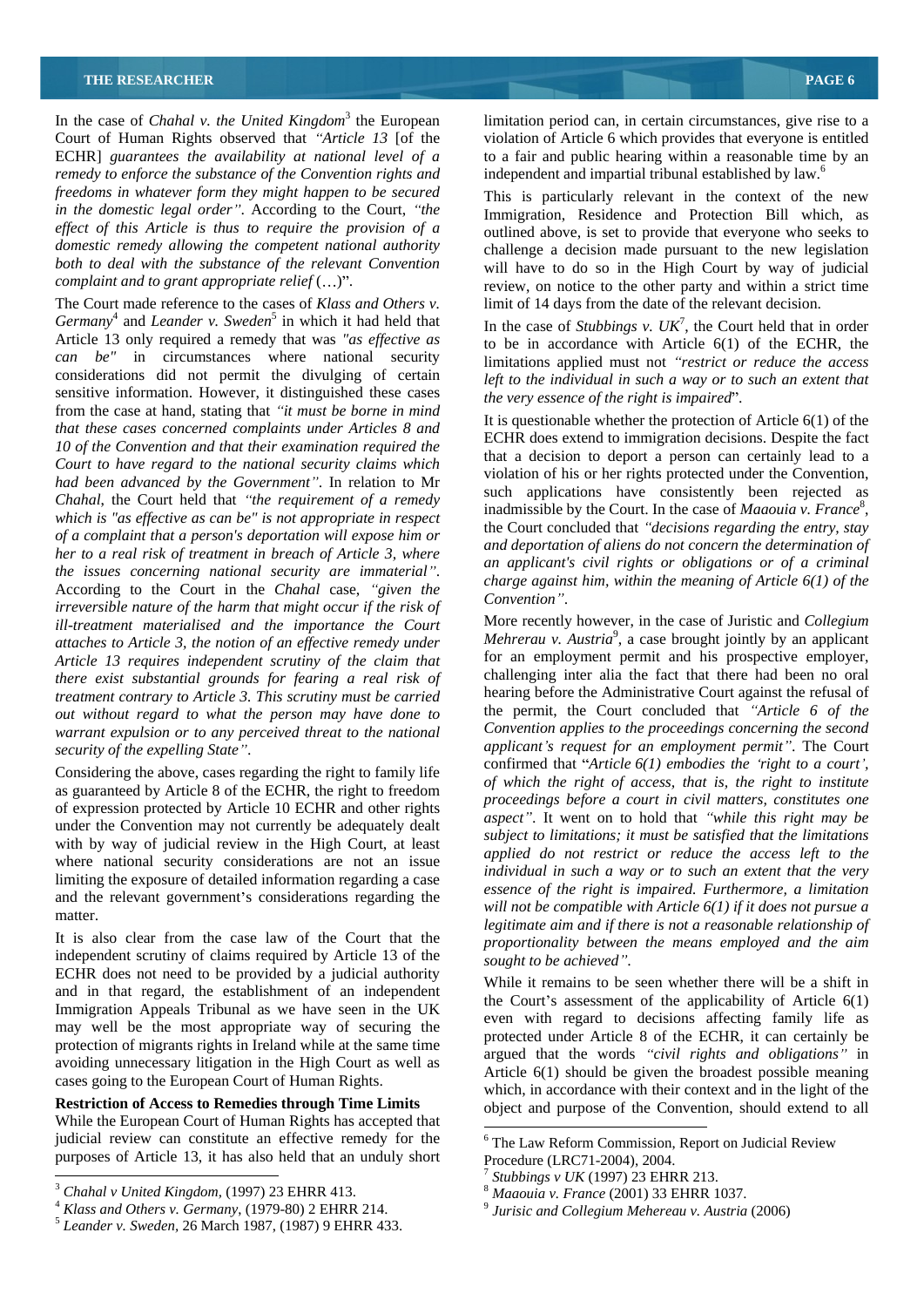legal rights and obligations of the individual whether *vis à vis* to legal representatives, particularly where they only have 14 other individuals or *vis à vis* the State.<sup>10</sup>

### **Fees being awarded against Applicants Legal Advisors**

the Court forms the opinion that "the grounds put forward *for contending that an act, decision or determination ( ) is invalid or ought to be quashed are frivolous or vexatious, the n n n n n n n n n Court may, by its order, so declare and shall direct by whom and in what proportion the costs are to be borne and paid* 11 . **Recent Developments in Refugee and Immigration** 

This provision will further limit the access of migrants and Law their family members to effective judicial remedies. It is hoped this provision, if enacted, would only be applied to cases that had no merit whatsoever such that they should not have been brought before the Court. However, in a situation **J**, **Fennelly J, Kea**<br>where the same provision will not apply to Respondents' 2007; Unreported where the same provision will not apply to Respondents' solicitors even if they had sought to defend a decision taken<br>pursuant to the legislation on similarly frivolous or vexatious pursuant to the legislation on similarly frivolous or vexatious *RIGHTS OF IRISH BORN CHILD APPEAL TO THE* grounds, $12$  this provision seems in breach of basic judicial fairness guaranteed by Article 40.1 of the Constitution and fairness guaranteed by Article 40.1 of the Constitution and *S 3 IMMIGRATION ACT 1999 EUROPEAN* the guarantee of equality of arms as protected by Article 6 of CONVENTION ON HUMAN RIGHTS the ECHR.

In the case of *Steel and Morris v. UK*, the European Court of In December 2004 the Minister announced a scheme for *guarantee practical and ef ective rights* and that *this is*

The proposed provision goes beyond what is already in the Rules of the Superior Courts. Order 99 Rule 7 allows for the making of wasted costs orders against the solicitor of a person on whose behalf costs have been improperly or without any reasonable cause incurred, or where by reason of any undue delay in proceeding under any judgment or order, *Order 99 Rule 7, whether as to costs as between the solicitor*

Provisions similar to those proposed in Section 118 (7) and (8) of the Immigration, Residence and Protection Bill, 2008 do not apply in any other context and may act as a deterrent days or less to consider the merits of a case.

The Immigration, Residence and Protection Bill, 2008 is immigration decisions remains a challenge and the designed to introduce the possibility of the High Court Government may well prove to be in breach of provisions of awarding costs against legal representatives in cases where the European Convention on Human Rights as well as the The provision of access to effective remedies regarding Irish Constitution by not living up to its own commitment to provide a *visibly independent appeals process* .



# **Law**

### *Bode and Ors v The Minister for Justice, Equality and Law Reform***; Supreme Court, Murray CJ, Denham J, Fennelly J, Kearns J., Finnegan J., 20 th December 2007; Unreported**

*JUDICIAL REVIEW - CERTIORARI - IBC05 SCHEME -SUPREME COURT MINISTER S EXECUTIVE POWER CONVENTION ON HUMAN RIGHTS*

## **Facts**

Human Rights reiterated that *the Convention is intended to* processing claims from non-national parents of Irish children *particularly so of the right of access to a court in view of the* details of the scheme was published in January. The notice *prominent place held in a democratic society by the right to a*  invited applications for permission to remain in the State *fair trial*". In the Court's view "*it is central to the concept of* from non-national parents of Irish born children before the *a fair trial, in civil as in criminal proceedings, that a litigant* end of March 2005. This became known as the "IBC 05" *is not denied the opportunity to present his or <i>her case* scheme. In this case, the citizen child's mother was granted *ef ectively before the court and that he or she is able to enjoy* residency, but the father was not because the Minister found *equality of arms with the opposing side* . that he had not been continually resident in Ireland from the for permission to remain in Ireland. A notice setting out date of the child's birth. The applicants sought to quash the decision to refuse the applicant father permission to remain, claiming, *inter alia*, that the Minister's failure to consider the rights of the child was in breach of the child's rights under articles 40.3 and 41 of the Constitution, and in breach of the State's obligations under article 8 of the ECHR.

or of any misconduct or default of the solicitor, any costs The High Court granted the relief sought and held that the properly incurred have nevertheless proved fruitless to the Minister's decision was in breach of the child's person incurring the same, these apply to both sides and are Constitutional and ECHR rights, and that the applicants were clearly designed to prevent solicitors breaching their duty to entitled to an order quashing the Minister's decisions refusing the Court. In the words of Finnegan J. in the case of *Kennedy* the father's application. The Court stated that there was *v. Killeen*, *the power of the court to make an order under* nothing that precluded anyone who was not continuously *and his own client or an Order that the solicitor personally* making an application. The Court emphasized that, in its *bear the costs awarded against his own client, depends upon* view, the citizen child was central to the scheme, and that the *the solicitor being guilty of misconduct in the sense of a* Minister was bound to act in a manner consistent with the *breach of his duty to the Court or at least of gross negligence* State's obligation to vindicate, as far as practicable, the *in relation to his duty to the Court .* personal rights of the citizen child. The Court stated that resident in the State from the date of birth of their child from these rights were qualified, and that the Minister may decide, for good and sufficient reason, in the interests of the common good, that a parent be refused permission to remain, even if this would not be in the best interests of the child, so long as such decision was not disproportionate to the ends sought to be achieved. The respondents appealed the High Court's decision to the Supreme Court.

<sup>&</sup>lt;sup>10</sup> Dissenting Opinion of Judge Loucaides joined by Judge Traja in the case of *Maaouia v. France*.<br><sup>11</sup> Section 118(7), Immigration, Residence and Protection Bill,

<sup>2008.&</sup>lt;br><sup>12</sup> See Section 118(8), Immigration Residence and Protection Bill, 2008.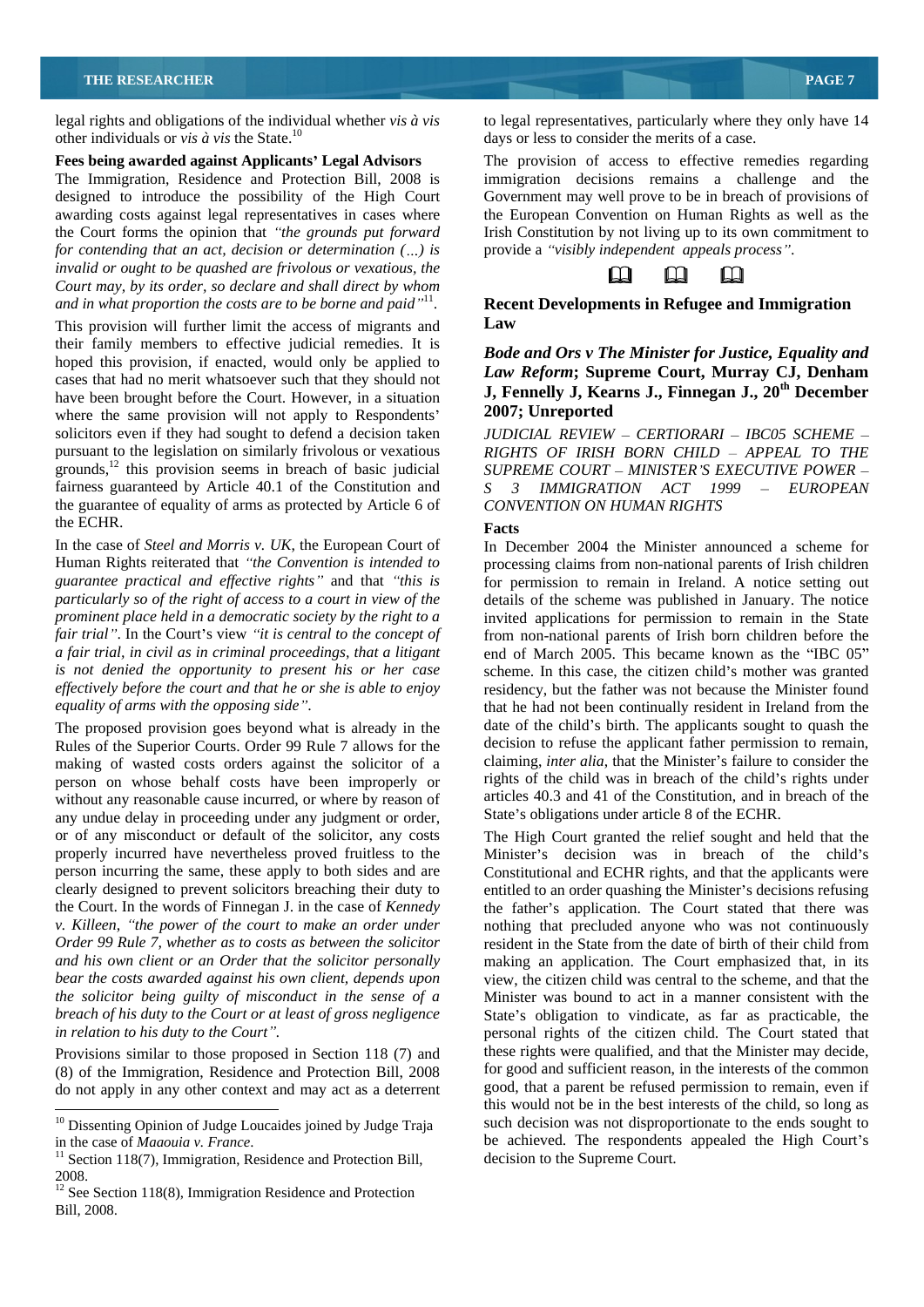Allowing the appeal, the Supreme Court stated that the State has the power to control the entry, residency, and the exit of furnish the applicant with such a letter as there was no foreign nationals, and that this power is an aspect of the general duty on an administrative body to give an opportunity executive power to protect the integrity of the State (*Pok Sun* to provide additional material after the closing date for an *Shun v Ireland* noted; *Osheku v Ireland* affirmed and application. The Court held that the Minister's obligation was adopted). The Court stated that the inherent power of the State includes the power to establish an *ex gratia* scheme such as the "IBC  $0\overline{5}$ " scheme, and that such an arrangement<br>is distinct from circumstances where individuals' legal rights  $\overline{C}$ is distinct from circumstances where individuals' legal rights The Court noted that the statutory scheme provides for the may fall to be considered. The Court held that the "IBC  $05$ " revocation of deportation orders under s. 3(11) Immigration scheme was an instance of the State's exercising of this power, in a generous manner, in addition to the statutory procedures, and in response to a unique situation in relation to a significant number of foreign nationals within the State. to consider such information in determining whether to The Court stated that those who were unsuccessful under the revoke a deportation order. It was the Court's view that there scheme remained in the same position as they had been prior was therefore no free-standing right to apply to the Minister to their application, that they remained entitled to have the Minister consider all relevant Constitutional and ECHR rights, and that a negative decision did not effect any the minister. substantive claim that they could make for permission to Cases Cited remain in the State. The Court stated that the merits of the applicants' case had not yet been considered in a judicial or

The Court found that the terms of the scheme were clearly set out, and that one of the stated requirements was for continuous residence within the State since the birth of the Irish born child. The Supreme Court was satisfied that the High Court had erred in holding that there was nothing in the relevant documents that stated that the scheme did not apply to a person who had not been continuously resident. The  $\frac{A}{u}$   $\frac{A}{u}$ Supreme Court, however, endorsed the High Court's finding that the first-named applicant had failed to meet this term of the scheme. *Unreported,* High Court, Edwards J., 17/07/2007

The Court held that the applicants and the High Court were misconceived in their premise that the Constitutional and Convention rights of the applicants were at issue, and that the High Court had erred in the manner in which it analysed the scheme. The Supreme Court was satisfied that the scheme Facts was an exercise of executive power, and that it did not in fact

The Court held that the scheme was entirely separate from the Minister's functions under the Immigration Act, 1999, as amended, and that if the Minister seeks to make a deportation order he must comply with s. 3 of that act, and, in particular, he must consider all the matters set out in s. 3(6). The Court stated that the Minister is required to consider applicants Constitutional and Convention rights in this context, and that this has yet to be done in the applicants' cases (the Court noted that in two related cases*, Ogwekue v The Minister and Dimbo v The Minister*, there were issues relating to the Minister's decisions on orders of deportation. The Court stated that those matters would be considered and determined

The High Court had found that the Minister was in breach of fair procedures for failing to inform the applicant by letter that documents were omitted from his application. The

**Findings Example 2 Findings Supreme Court held that the Minister had not breached fair** procedures in this regard, as the Minister was not obliged to to consider the application within the requirements of the scheme, which he did.

### **Obiter**

Act 1999, and that this allowed people, such as the applicant, to notify the minister of any altered circumstances after the making of a deportation order, and that the minister is obliged for permission to remain, and that the procedures under s. 3 and s. 3(11) are the proper routes for applicants to apply to the minister.

### **Cases Cited**

statutory procedure. *An Bord Pleanala* [1993] 1 IR 39; *Pok Sun Shun v Ireland Dimbo v The Minister*; *Fajujonu v Minister for Justice* [1990] 2 IR 151; *L&O v Minister for Justice* [2003] 1 IR; *O Keefe v* [1986] ILRM 593; *Ogwekue v The Minister*; *Osheku v Ireland* [1986] IR 733.

> (The Supreme Court similarly allowed the appeals in the related cases of *Fares v The Minister for Justice*; *Oviawe v the Minister For Justice*; *Duman v The Minister for Justice*, *Adio v The Minister for Justice; Edet v the Minister for Justice)*

*KM v The Minister for Justice, Equality and Law Reform,*

*JUDICIAL REVIEW MANDAMUS RESIDENCY MARRIAGE TO AN IRISH CITIZEN DELAY IN DECISION MAKING CONSTITUTIONAL RIGHTS EUROPEAN CONVENTION ON HUMAN RIGHTS* 

### **Facts**

address Constitutional or ECHR rights. Consequently, the second-named applicant was an Irish citizen. The first named Supreme Court was of the view that the High Court had Applicant was a non EU national. He applied for permission erred, and taken a premature and excessively expansive to remain in light of his marriage. The Department of Justice approach in considering the scheme as an arena for decision informed the Applicant that the application would take eleven making on such rights. The applicants sought and order of months to process. The applicants sought and order of in separate judgments). Accordingly, they sought damages for breach of their rights The applicants were a married couple living in the State. The mandamus, by way of judicial review, compelling the Minister to determine the residency application within a reasonable amount of time. The Applicants contended that an application for administrative relief is entitled to a decision within reasonable time, that the time frame of eleven months was excessive, and that a time-frame of six months would be appropriate. The applicant cited Article 10.1 of Directive 2004/38/EC which provides that the right of residence of family members of a Union Citizen who are not nationals of a Member State shall be determined no later than six months from the date of application. The applicants contended that the delay had resulted in a breach of their fundamental rights. under the Constitution and the European Convention on Human Rights. The Respondent argued, inter alia, that the resources allocated to process such applications were dependent on the work requirements of the Department's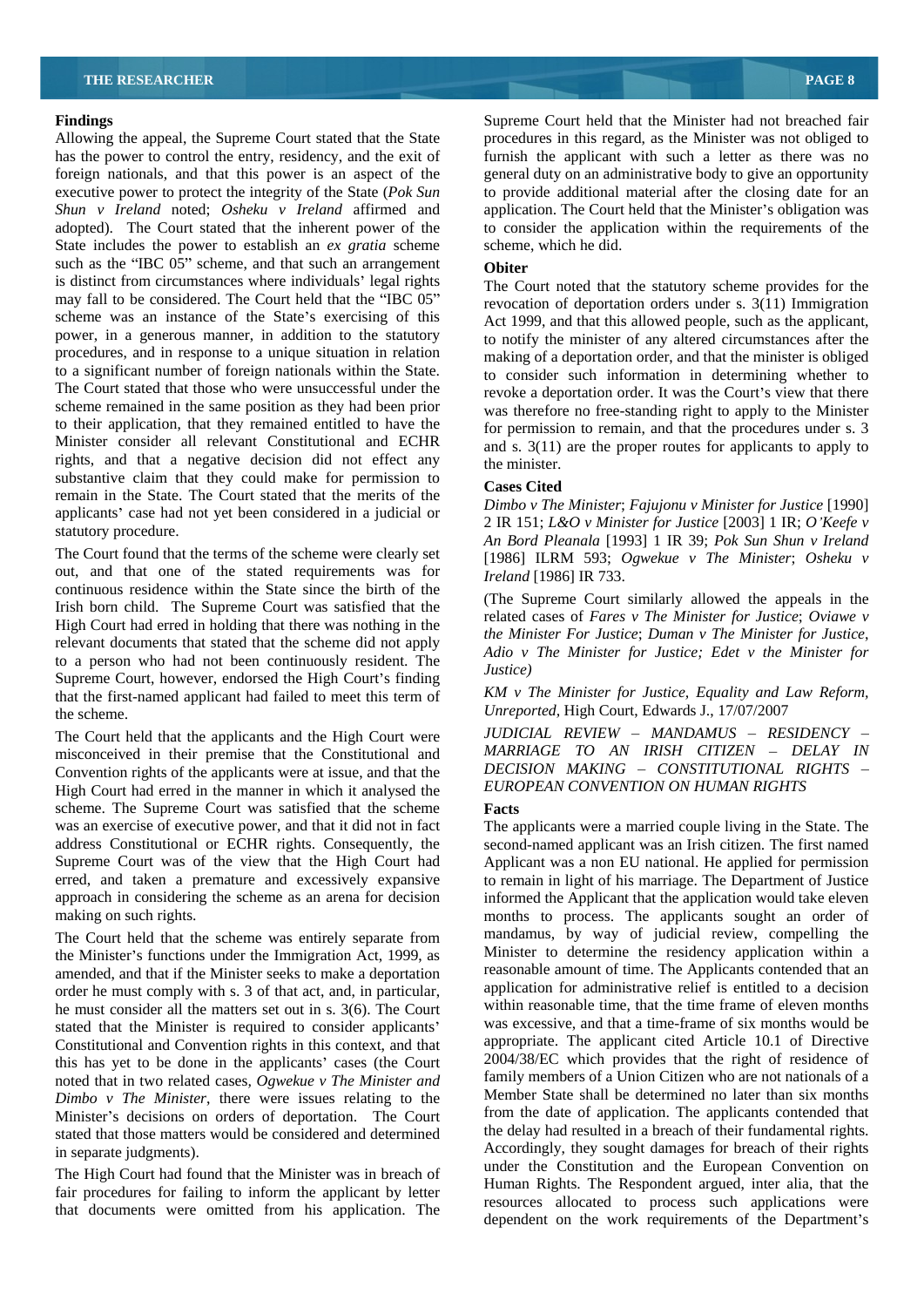Immigration division, and that the Department operated against a background of a significant increase in demands for its services, and that if the Court were to grant the applicants the relief sought that that would constitute an unwarranted interference by the judicial arm of Government into the

**Finalngs** March, 2007<br>The Court was satisfied that the entitlement to a prompt decision is an aspect of constitutional justice, and that the idea of substantive fairness includes a duty not to delay in the *Reform & Anor*, Unre making of a decision to the prejudice of fundamental rights. **J., 14<sup>th</sup> February 2007** making of a decision to the prejudice of fundamental rights. The Court stated that there were two questions. Firstly, has *JUDICIAL REVIEW - CERTIORARI - REFUGEE APPEALS* there been a delay in rendering the administrative decision at issue in this case? Secondly, if there has been a delay, is the degree of delay so unreasonable or unconscionable as to constitute a breach of the applicants' fundamental rights? The Court said that the following matters were relevant in

- 
- 

3. The amount of information to be gathered and the extent of

- 4. The reasons advanced for the time taken and
- 5. The likely prejudice to the applicant of account of delay.

The Court noted that information had to be gathered, and enquiries made, and that once the Minister had the necessary information, he was entitled to a reasonable time to consider all of the matters that he had to take into account. The Court stated where a delay based upon scarce resources is unreasonable, an argument based upon scarce resources could

Re prejudice to the applicants, the Court stated that where the State operates a legitimate system of pre-clearance the applicants could not normally validly complain of such hardship, though stated that any undue delay in the decision making process may add to the burden, thereby prejudicing Findings applicants.<br>The Court granted the relief sought finding the Tribunal

situation where the Minister has full discretion. The Court held that six months was an appropriate period for that aspect of the process, and that having regard to the complexity of the issues, the duty to consider the first named applicant's case judicially, and the imperative of promptitude in order to minimise prejudice to applicants, a further period of three to six months was reasonable for the Minister's decision.<br>The Court held that the degree of delay was not at present *Adernerian v. Refugee Appeals Tribunal* (Unreported. Feeney J.

such that it could be characterised as being unreasonable and/or unconscionable, but that if the applicant were kept

*Awe v. The Minister for Justice, Equality and Law Reform* (Unreported, Finlay Geoghegan J., 24th January, 2006); *T.C. v. The Minister for Justice, Equality and Law Reform* [2005] 4 I.R.; *T.D. and Others v. The Minister for Education, Ireland The Attorney General and Others* [2001] 4 I.R. 259; *G.A.G. v. The Minister for Justice, Equality and Law Reform, and Others* [2003] 3 I.R. 442; *Iatan and Others v. Minister for Justice, Equality and Law Reform and others* (Unreported, Clarke J., 2nd February, 2006); *O. and D.L. v. The Minister for Justice,*

affairs of a branch of the Executive. *R. (Mahmood) v. The Home Secretary* [2001] 1 W.L.R.840; **Findings** and the contract of the contract of the contract of the contract of the contract of the contract of the contract of the contract of the contract of the contract of the contract of the contract of the contract of *Equality and Law Reform* [2003] 1 I.R. 1; *O Donoghue v. The Legal Aid Board, The Minister for Justice, Equality and Law Reform, Ireland and the Attorney General* (Unreported, Kelly J., 21st December, 2004); *O Reilly v. Dublin Corporation* [1989] I.L.R.M. 181; *Philips v. The Medical Council* [1991] 2 I.R. 115; *Udojie v. The Minister for Justice, Equality and Law Reform* 6 the contract of the contract of the contract of the contract of the contract of the contract of the contract of the contract of the contract of the contract of the contract of the contract of the contract of the contract o March, 2007

# *DVTS. v Minister for Justice, Equality and Law Reform & Anor,* **Unreported, High Court, Edwards J., 14th February 2007**

*TRIBUNAL - TORTURE MEDICAL REPORT - ISTANBUL PROTOCOL COUNTRY OF ORIGIN INFORMATION*

considering these issues:<br>
and "highly consistent" with the torture he alleged he 1. The period in question underwent as a political dissident in his country of origin. In 2. The complexity of the issues to be considered rejecting the appeal, the Tribunal stated that the Istanbul enquiries to be made.<br>
A The reasons advanced for the time taken and<br>
lesion could have been caused by the trauma described, but it not be advanced to justify it.<br>
torture in the Applicant's country of origin were punished by **Facts** The applicant furnished the Refugee Appeals Tribunal with medical reports that stated that his scars were "consistent" Protocol defined "consistent with" as meaning that: "the is non-specific and there are many other possible causes. The Applicant submitted that the Protocol in fact defined "highly consistent with" as meaning that: "the lesions could have been caused by the trauma described, and there few other possible causes", and argued that the Tribunal had not properly considered the medical information in light of the Istanbul Protocol. The Tribunal also referred to recent country of origin reports that stated that the perpetrators of law. The applicant argued that the Tribunal had had used the country information selectively, and had failed to consider all the other country of origin information that the applicant had furnished to the Tribunal.

### **Findings**

The Court did not accept the contention that the process reestigated upon a significant error of fact in wrongly stating that Directive 2004/38/EC was analogous to the instant case, the injuries in question were "consistent with" the alleged finding that a greater period of time was required in a torture when they were "highly consistent with" th the injuries in question were "consistent with" the alleged torture when they were "highly consistent with" the alleged torture. The Court held that the Tribunal breached fair procedures in failing to engage with the overwhelming evidence that torture of political dissenters in the country of origin was endemic and systematic, had failed to consider the whole picture disclosed by the country of origin information, and was selective in its use of that information.

### **Cases Cited**

and/or unconscionable, but that if the applicant were kept *Tribunal and Others* (Unreported, High Court, 9th July, 2004, waiting for a decision longer than twelve months the delay Peart J.); *Horvath v. Secretary of State for the Home Department* would be unreasonable and unjustifiable. *(United Nations High Commissioner for Refugees Intervening)* **Cases Cited** [1999] I.N.L.R. 7; *Imafu v. The Minister for Justice, Equality Adernerian v. Refugee Appeals Tribunal* (Unreported, Feeney J., 9th February, 2007); *Da Silveria v. The Refugee Appeals and Law Reform and Others* (Unreported, High Court, 9th December, 2005); *Kramarenko v. Refugee Appeals Tribunal and Anor.* (Unreported, High Court, 2nd April 2004, Finlay Geoghegan J.); *R. v. Immigration Appeal Tribunal* ex parte, *Sardar* Ahmed [1999] I.N.L.R. 473; *Traore v. The Refugee Appeals Tribunal and Anor.* (Unreported, Finlay Geoghegan J., 14th May, 2004).

*John Stanley, BL*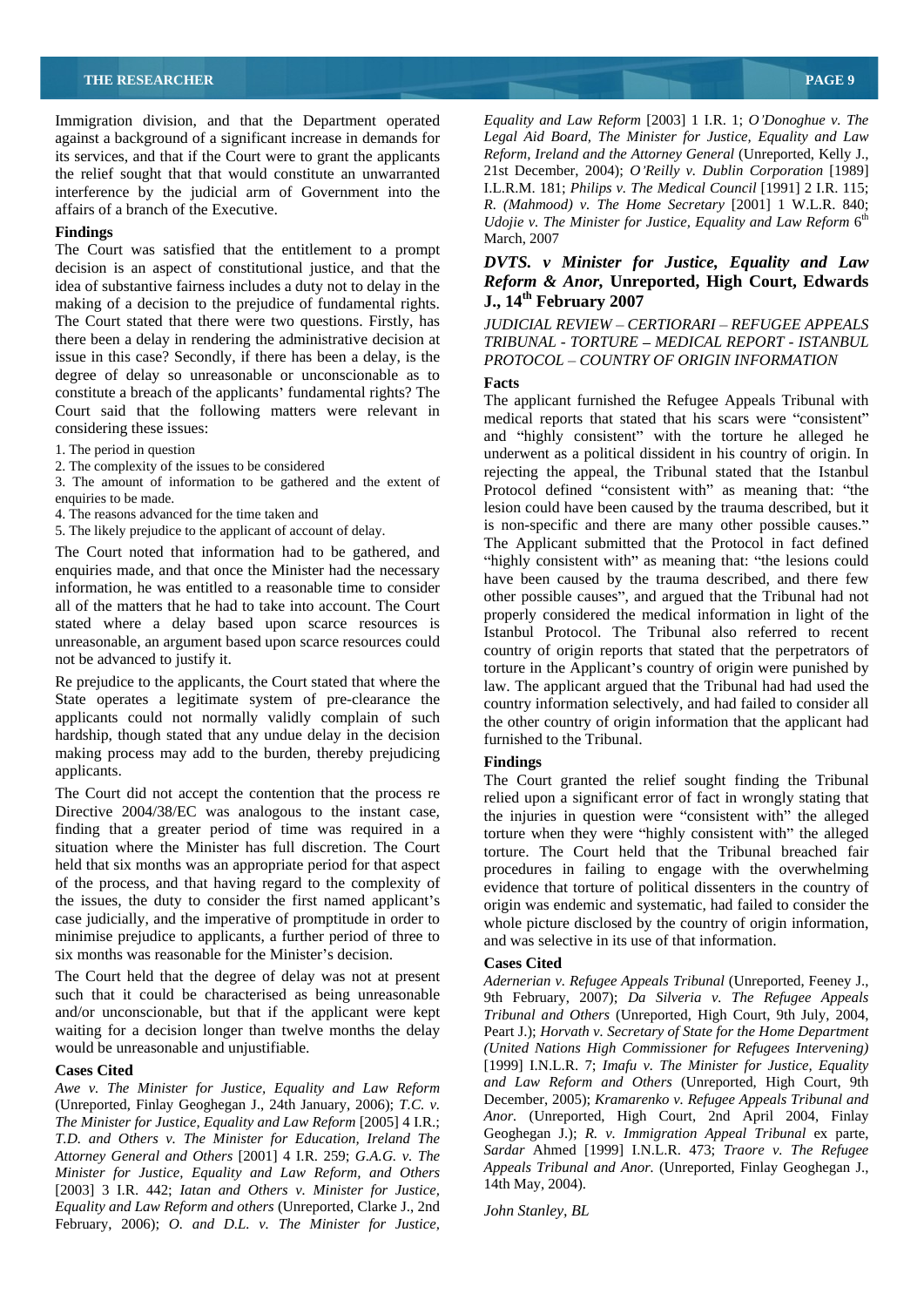# **Return Information Projects Update**



*International Organisation for*

IOM Dublin has been running two Return Information Projects: the Directory of Return for Asylum Seeker (DORAS) and the Information on Return and Reintegration in Countries of Origin (IRRiCO). These information projects aim to provide up-to-date and reliable information to migrants who are considering returning to their country of origin. The information provided by these projects aims to The DORAS & IRRiCO Return Information Projects are facilitate migrants to make an informed decision about available online at the IOM Dublin website returning to their country of origin. The Voluntary Assisted Return & Reintegration Programmes offered by IOM Dublin benefits from these information projects, as do other service providers and migrants themselves.

# **Directory of Return for Asylum Seekers (DORAS)**

The DORAS project covers five countries, Georgia, Nigeria, Moldova, Iran and Zimbabwe and provides detailed information on a broad range of topics including social welfare, education, employment, citizenship, healthcare and accommodation in these five countries. To date the DORAS programme has been extremely successful with the DORAS Country Information Fact Sheets on the IOM Dublin website receiving over 3,000 visitors since they were published in February 2007.

# **Information on Return and Reintegration in Countries of Origin (IRRiCO)**

IRRiCO aims to gather and consolidate information on countries of origin, which will help legal representatives, social workers and other service providers assisting migrants considering voluntary return with reliable and up-to-date information on return and reintegration possibilities related specifically to their individual circumstances, as well as the broader socio-economic conditions in the country of return, such as housing, health, transport, and social security.

**Geographical Coverage of IRRiCO:** the following countries of origin are currently covered by the IRRiCO project: and the contract of the contract of the contract of the contract of the contract of the contract of the contract of the contract of the contract of the contract of the contract of the contract of the contract of t

| • Afghanistan     | · Nigeria            |
|-------------------|----------------------|
| $\bullet$ Albania | • Russian Federation |
| • Angola          | • Sierra Leone       |
| • Cameroon        | • Sri Lanka          |
| • Guinea          | • Ukraine            |
| $\bullet$ Iran    | • Zimbabwe           |

Participating countries in Europe include the United Kingdom, Belgium, Ireland, the Netherlands, Portugal and Switzerland. The same state of the state of the state of the state of the state of the state of the state of the state of the state of the state of the state of the state of the state of the state of the state of the state

*By Bobby Pringle,*<br> *International Creatistics Specific social/ economic aspects in the country of return.* **Individual queries**, tailored to potential returnees, can be responded and stored in the databank accessible to IOM participating Missions, who can facilitate the provision of information to potential returnees via return counsellors and partner agencies assisting the voluntary return of irregular migrants and asylum seekers. This can consist of either a confirmation of needs for a specific profession/vocation, or

*Migration* **Future plans:** The European Commission has recently agreed for the expansion of the IRRiCO project to cover a wider range of countries or origin, which will provide for a broader geographical scope of available information. Further information on the development of IRRiCO II will be available from IOM Dublin, who can be contacted at: 01 8787 900, or through our website: [www.iomdublin.org](http://www.iomdublin.org).

> available online at the IOM Dublin website [www.iomdublin.org](http://www.iomdublin.org).

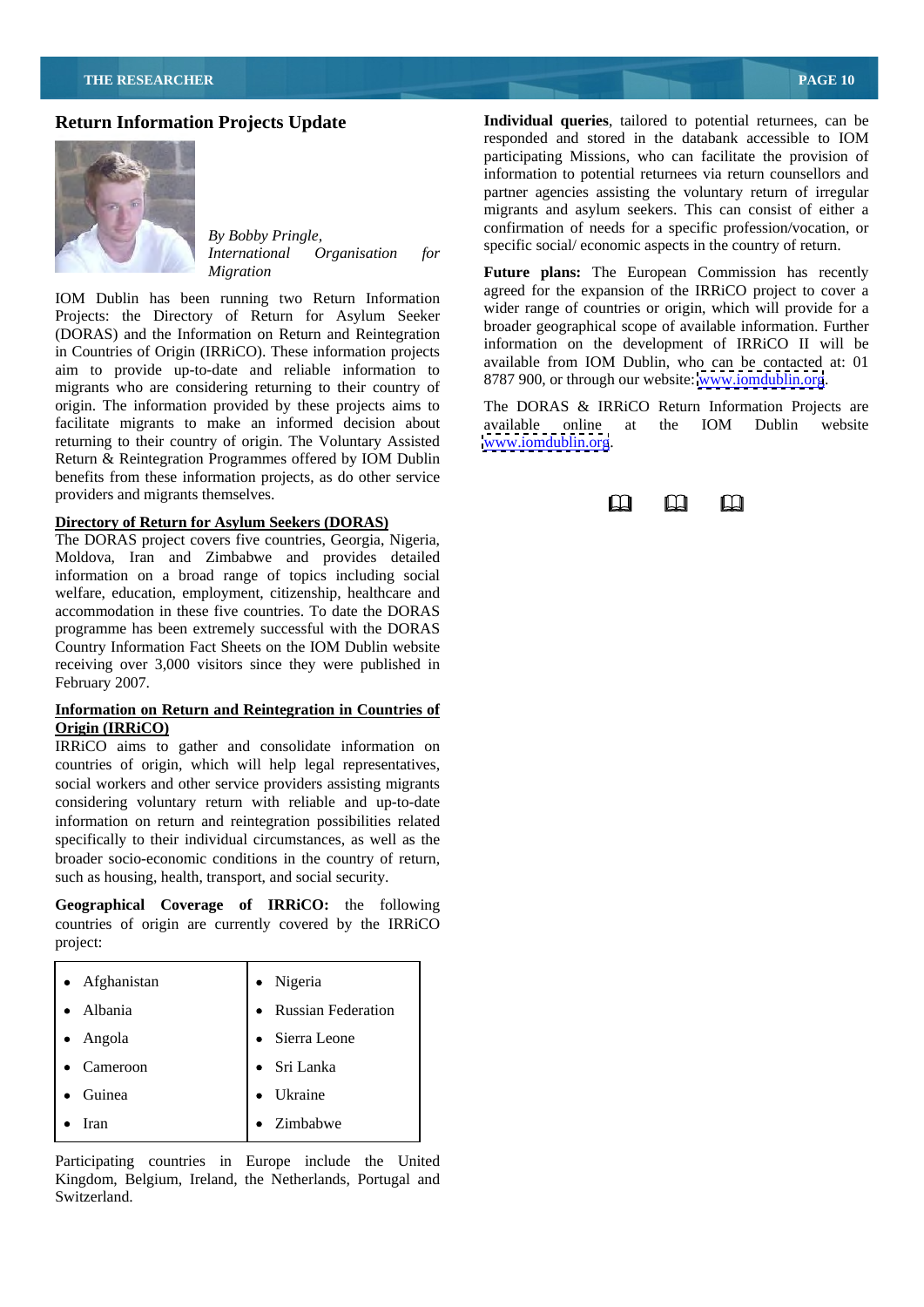# **Country Information in Asylum Procedures Quality as a Legal Requirement in the EU**

*by Gábor Gyulai,* 

Gábor Gyulai of the Hungarian Helsinki Committee has recently published this study on COI in the framework of the COI Network III - Training Master Class, Good Practice. The full study is available on Refworld at [http://www.ecoi.net/news/file\\_upload/432\\_1200660145\\_coi-](http://www.ecoi.net/news/file_upload/432_1200660145_coi-)

We publish below the Executive Summary.

In recent years, country information (COI) has become one of the main issues on the European asylum agenda, partly as a **3. Accuracy and currency** result of the spectacular advancement of information technologies. Far from its supplementary role in the nineties, its key importance as being always-available objective evidence is widely recognised by all actors in this field. The UNHCR, non-governmental organisations and the judiciary have elaborated guidelines summarising main quality standards and requirements related to COI, while EU member states are currently in the process of finalising their guidance document. In addition, professional standards have gradually taken root in national and community asylum legislation as well as in jurisprudence in the Union.

As the first such trans-national initiative, this study aims to draw a complex picture of how substantive quality standards of researching and assessing COI appear in the form of legal requirements within the present system, either as binding legal provisions or guiding judicial practice. As such, the study intends to provide a tool and a set of concrete examples for policy- and law-makers, advocates, judges and trainers active in this field. The four standards selected to determine the construction of the present report have been established in the practice of the Austrian Centre for Country of Origin and Asylum Research and Documentation (ACCORD) and the

*Standard*: COI must be closely related to the legal substance of an asylum claim (i.e. fear of being persecuted/risk of suffering serious harm and lack of protection) and must objectively reflect (confirm or disprove) the important facts

*Main findings*: Legal relevance at present is scarcely reflected as a legal requirement in the EU, as only Austria and Hungary provide a compact definition of what should be understood as relevant COI in their national asylum legislation. Far from such a comprehensive interpretation, the Qualification Directive sets two criteria that may somehow be linked to this norm: that of individualised processing of claims and that of assessing actual legal practices instead of merely looking at law in the books in the country of origin. Both of these binding standards are now reflected in the jurisprudence of some senior European courts dealing with asylum cases. Nevertheless, the reference to individualisation is significantly more frequent than the other criterion, and on certain occasions it is even explicitly connected to an individualised assessment of COI (as opposed to the use of only general, not case-specific information).

# **2. Reliability and balance**

*Hungarian Helsinki Committee Standard*: Given the inevitable bias of sources, COI has to rely on a variety of different types of sources, bearing in mind the political and ideological context in which each source operates as well as its mandate, reporting methodology and the intention behind its publications.

<http://www.unhcr.org/cgi-> *Main findings*: This norm is now firmly anchored in both <bin/texis/vtx/refworld/rwmain?docid=479074032> asylum-related legislation and jurisprudence in the EU. Its and ECOI.NET at main concrete incarnation is the requirement of using a <in-asylum-procedures-final-web-version>.pdf Procedures Directive and echoed by the European Court of **Executive Summary Executive Summary Executive Summary respect, while the Romanian asylum legislation sets forth a** variety of different sources of COI as foreseen by the Human Rights and several senior courts. Presently, Hungarian law provides the most concrete requirement in this list of suggested types of COI sources.

### **3. Accuracy and currency**

*Standard*: COI has to be obtained and corroborated from a variety of sources, with due attention paid to finding and filtering the relevant and up-to-date information from the sources chosen and without any distortion of the content.

*Main findings*: This methodological norm has gradually appeared in both legislation and jurisprudence in EU member states. Being fairly more "technical" than that of relevance and reliability, this standard is more limited in its scope to general requirements (such as "precise and up-to-date information" as set forth by the Procedures Directive), rather than concrete methodological guidance. Currency is a key element of accuracy, interpreted both by the Qualification Directive and the European Court of Human Rights as the requirement of assessing facts related to the country of origin "at the time of taking a decision". Furthermore, the standard of currency is largely covered in the jurisprudence of several senior European courts, even if  $-$  quite understandably  $-$  is referred to in rather general terms.

# **4. Transparency and retrievability**

Europe-wide "COI Network".<br>the use of a transparent method of referencing. Original **1. Relevance** sources and reports should therefore be retrievable and their *Standard*: Given its role as decisive evidence, COI has to be  $-$  as a general principle  $-$  made available for all parties involved in refugee status determination, principally through content and meaning should not be distorted in the process of paraphrasing or translating.

ered thereto.<br>
among those presented in this report. A transparent system of<br>
among those presented in this report. A transparent system of *Main findings*: This may be the most debated quality standard processing and referencing country information in decisions and case files has become a widely supported and respected norm in COI professional circles. Meanwhile, EU member states have neither elaborated a joint position on rules and systems of referencing, nor have they determined common standards with regard to information transparency in refugee status determination. The Procedures Directive, however, sets forth some important basic requirements (such as the justification of asylum decisions in fact and in law, and the access of counsellors to the information included in their client's file, if liable to be examined by appeal authorities). Going much further than law-makers, senior courts in several member states have established clear and specific standards in this respect.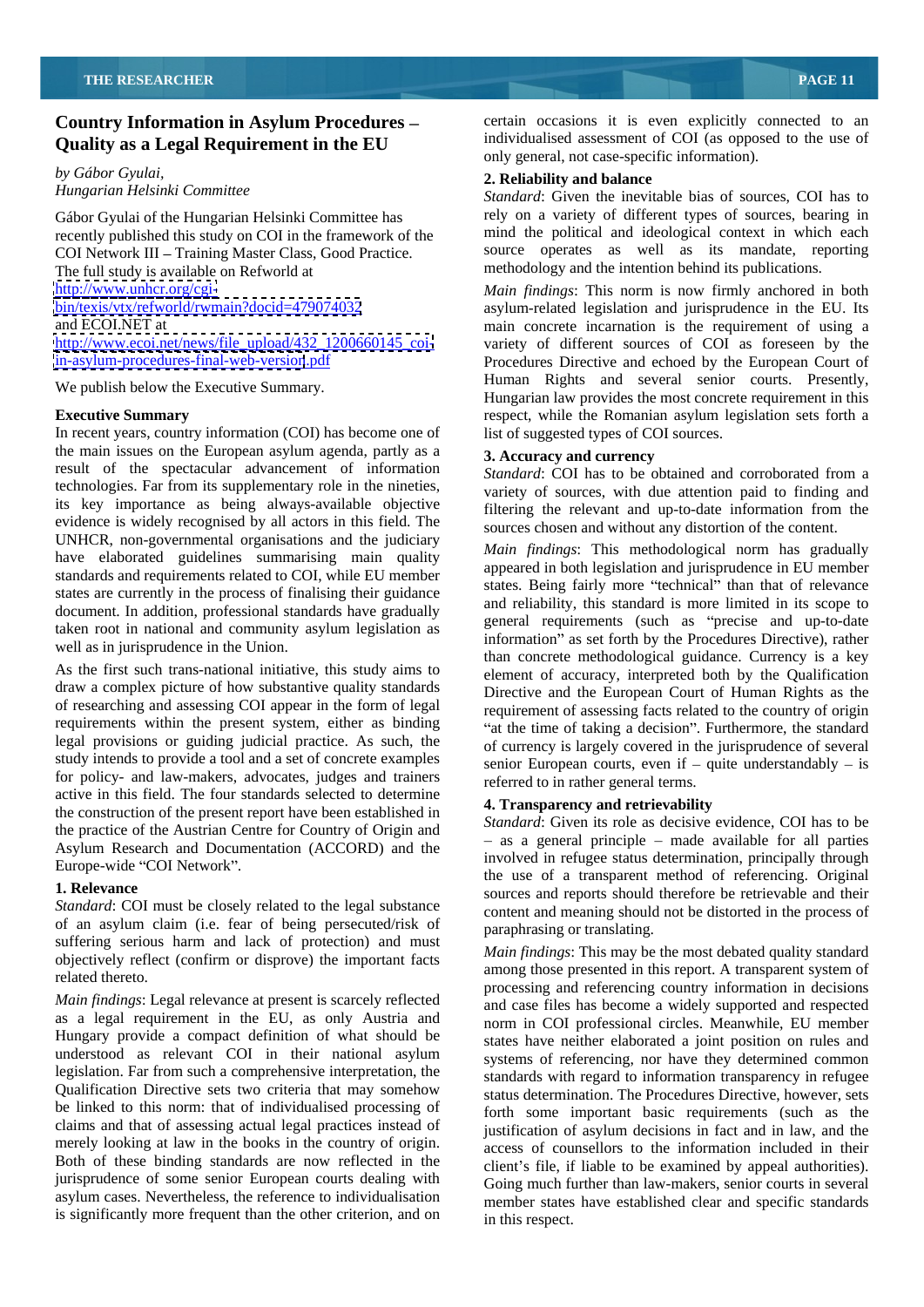# **The Separated Child s Credibility in the Asylum**

**Sarah Ruedeman worked in the Refugee Documentation Centre during the summer of 2007 as a legal intern from the University of Tulsa. She researched the issue of separated children while she was here and wrote the following article.** The regarding the age will they send the person back to the person back to the regarding the age will they send the person back to the

Cultural norms between two or more countries create the basis for many credibility issues.<sup>13</sup> Separated children applying for asylum in a country distant from their homeland is an instance in which these credibility issues, based especially on cultural norms, arise. In many instances separated children, children under the age of 18 unaccompanied by a guardian<sup>14</sup>, have fled all familiarity in fear of their lives or persecution, and in some instances during this process, have lost more than just the comfort of their known environment and cultural norms as they have lost the essential ability of communication.<sup>15</sup> For many, they not obtain or refuses to obtain the essential ability of communication.<sup>15</sup> For many, they not obtain or refuses to obtain the second series of this near the secon know nothing of this new 'safe' country, its people, or its environment yet for them returning home is no longer an The interview is conducted at the Office of the Refugee<br>option. Therefore, as they seek asylum, which they must, they Applications Commissioner (ORAC) The quidelines option. Therefore, as they seek asylum, which they must, they Applications Commissioner (ORAC). The guidelines will enter into the formal atmosphere of the asylum process, pertaining to the determination of the applications of and into a situation, where their fears will be questioned, and separated children have been established by ORAC based on the need to be viewed as credible essential to their continued past experience, UNHCR guidelines and advice, as well as safety. As a result, it is the duty of the 'safe' countries to the EU *Children First Programme*.<sup>19</sup> Whereas most provide a system attuned to their needs. This article explains applications received by ORAC from separated children are Ireland's current asylum process and then turns to in respect of children of 16 or over, a small number of suggestions that could be used to enhance the 'child applications are received from very young children (12 years

Ideally, the asylum process begins when a child reaches the port of entry as the child is identified as a separated child. Including where the child is accompanied by an adult but has<br>Section 8(5)(a) and (b) of the Refugee Act 1996 as amended an independent or separate claim for as

- (a) Where it appears to an immigration officer or an authorised officer that a child under the age of 18 years,
- (b) Where it appears to the health board concerned, on the basis of information available to it, that an application In order to ensure the special needs of this group of child referred to in paragraph (a), the health board shall arrange for the appointment of an officer of the health board or such other person as it may determine to make

**Process** not to make an application for asylum on behalf of the child. *By Sarah Ruedeman, University of Tulsa* the minor throughout the asylum process, including The Health Service Executive (HSE) will decide whether or In the event that an application is made, the HSE then assists accompanying them to their interview and assigning a social worker.<sup>16</sup> The initial age assessment, Refugee Legal Service (RLS) states, is completed by the immigration officer or the authorised officer. Only if the social worker has doubts

<sup>14</sup>, have fled all familiarity in The RLS representative can also make enquiries on behalf of The social worker/project worker assigned is there to provide assistance to the child in obtaining the appropriate documents. They assist by writing letters on behalf of the child, making telephone calls, or contacting the Red Cross. the child, write letters etc., which is done frequently. All this is discussed at the pre-questionnaire or pre-interview consultation. There are, however, reasons why a child does not obtain or refuses to obtain these needed documents such as fear of being detected. $18$ 

immigration officer or the authorised officer (mostly this will

be ORAC) for an age re-assessment.<sup>17</sup>

friendliness' of the Irish process. of age and under). As a result, guidelines and appropriate **The Asylum Process** facilities have been established to provide a suitable response as fear of being detected.<sup>18</sup><br>The interview is conducted at the Office of the Refugee to the receipt of applications from very young children, including where the child is accompanied by an adult but has an independent or separate claim for asylum.

provides Pertaining to the facilities, ORAC has a number of child who has either arrived at the frontiers of the State or has interviews are held when possible. Additionally, ORAC entered the State, is not in the custody of any person, states it is aware that certain applicants or groups the officer shall, as soon as practicable, so inform the applicants in the asylum process may have special needs, health board in whose functional area the child is and including in particular separated children. In order to deal thereupon the provisions of the Child Care Act, 1991, with these applicants in a fair and appropriate manner, they shall apply in relation to the child. have developed procedures which take into consideration any friendly' rooms, which have walls adorned with posters of television cartoons and world maps in which the children interviews are held when possible. Additionally, ORAC states it is aware that certain applicants or groups of specific factors and circumstances arising in these cases $20$ . .

for a declaration should be made by or on behalf of a applicants are properly taken into account, a group of an application on behalf of the child.<br>
presentations from a number of child care experts, with a experienced interviewers has received additional specialised training facilitated by the UNHCR to assist them in working on cases involving separated children. This training involves focus on issues such as psychological needs, child specific aspects of the refugee process, the role of the social worker

<sup>&</sup>lt;sup>13</sup> Montgomery, C., Rousseau, C., Shermarke, M. (2001). *Alone* in a Strange Land: Unaccompanied Minors and Issues of *in a Strange Land: Unaccompanied Minors and Issues of* and other issues particular to refugee determination for *Protection*. Canadian Ethnic Studies, 33, 102-119.<br><sup>14</sup> Office of the United Nations High Commissioner for <sup>16</sup> Office of the Refugee Applications Commissioner

Refugees Geneva (1997) *Guidelines on Policies and Procedures*

*Dealing with Unaccompanied Children Seeking Asylum.* <sup>18</sup> Ibid Montgomery, C., Rousseau, C., Shermarke, M. (2001). *Alone* <sup>19</sup> Ibid *in a Strange Land: Unaccompanied Minors and Issues of Protection.* Canadian Ethnic Studies, 33, 102-119.

<sup>&</sup>lt;sup>16</sup> Office of the Refugee Applications Commissioner  $\frac{17}{17}$  Apks Boshm, Befugee Legal Service

 $\frac{17}{18}$  Anke Boehm, Refugee Legal Service  $\frac{18}{18}$  Ibid

<sup>19</sup> Ibid

<sup>&</sup>lt;sup>20</sup> Office of the Refugee Applications Commissioner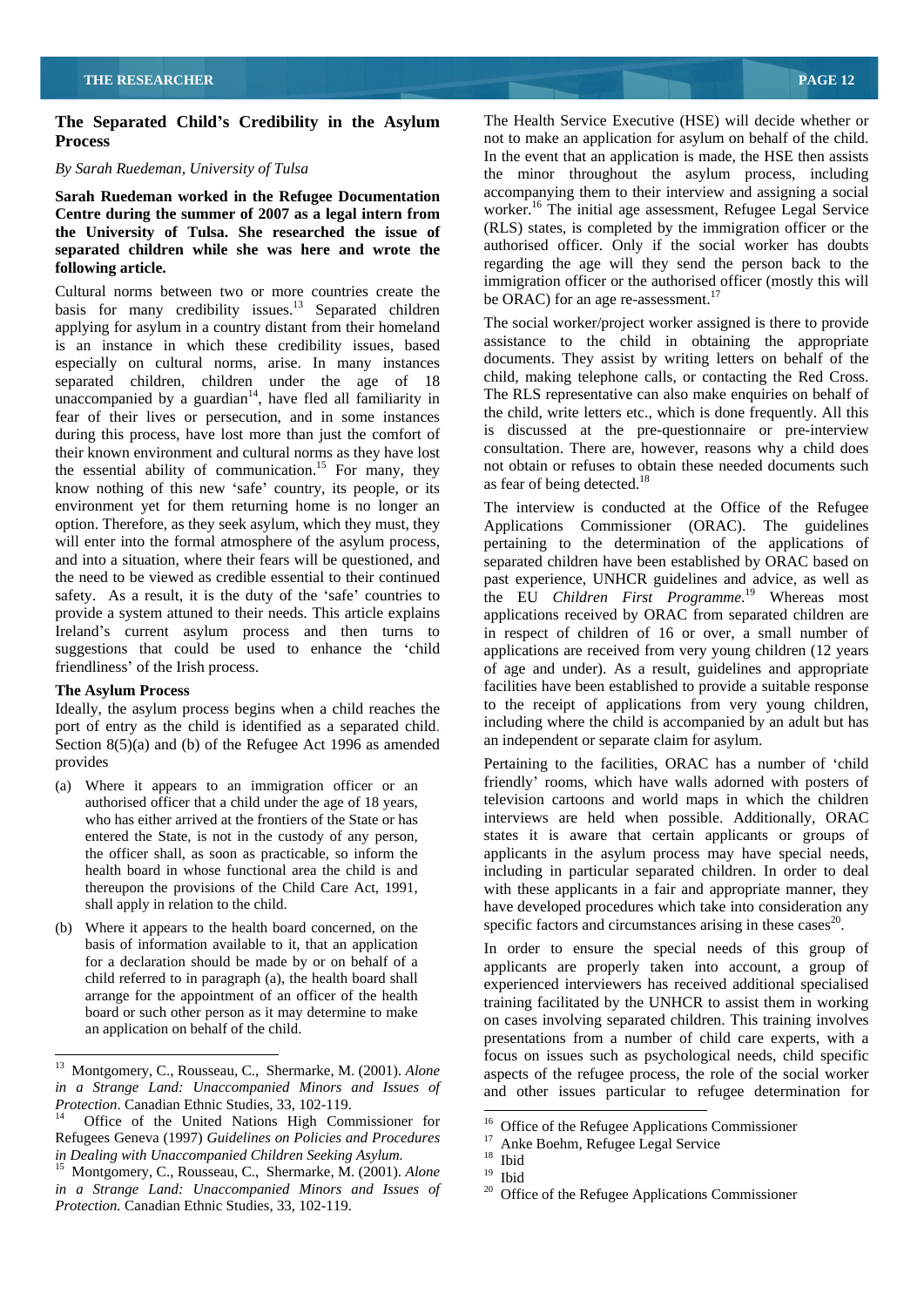separated children.<sup>21</sup> Additionally, ORAC also recognizes child must then wait for that some minors may manifest their fears in ways different been granted asylum.<sup>26</sup> that some minors may manifest their fears in ways different from adults, and they may not be able to fully elucidate the reasons why they left their country of origin. In the examination of these claims, greater regard is given to certain objective factors such as country of origin information to determine whether based upon these factors a minor may be presumed to have a 'well-founded' fear of persecution.<sup>22</sup>

dealing with separated children, believe in the advantages of many different criteria, but one of the most important is the adopting a multi-agency approach in the training of practitioners in this area. As a direct result of this, the specialised training programme, currently provided by the UNHCR, is also attended by representatives from the Health UNHCR, is also attended by representatives from the Health  $\qquad$  apprehension<sup>28</sup> and where appropriate a "reasonable" Boards, Refugee Appeals Tribunal and the RLS. Also, ORAC explanation" as to why asylum was not immediately and other relevant departments and agencies responsible for claimed<sup>29</sup>. dealing with separated children further participate in the ORAC indicate that they recognise and consider in the inter-agency Working Group on Unaccompanied Minors, whereas RLS and HSE arrange regular operational meetings to deal with practical issues as they arise in the processing of the cases of separated children. Furthermore, additional interagency training was organised by ORAC in conjunction<br>with UNHCR for officials from the Refugee Appeals<br>the country of origin, and with UNHCR for officials from the Refugee Appeals Tribunal, RLS, HSE and officials from ORAC that would be involved in interviewing very young children and determining their status. As a result, an approached designed to put the child in the interview at ease and facilitate their comfortable participation in the interview process was adopted to establish such an environment.<sup>23</sup>

room by a social worker and when necessary an interpreter. elapsed between entering the country and claiming asylum, Refugee Legal Service states that there is always a and proof that Ireland was the first 'safe' country to which representative from the RLS present at the interview, either a the child arrived." 32 solicitor or a paralegal. The ORAC interviewer advises at the beginning of the interview that the legal representative is only there as 'observer;' however, they do intervene when they consider it necessary. The child receives legal advice before the interview. $24$  The HSE will arrange a consultation between the social worker, RLS legal representative and child in advance of every interview. The HSE will insist that an interview with a child in their care will not proceed unless the legal representative is in attendance. Legal representatives or the HSE Representative can make submissions in advance of the interview or at the end of the interview. Under the ORAC guidelines, the circumstances of any case can be discussed by the caseworker of the ORAC and the Health Board representative before the interview where necessary.<sup>25</sup>

The interviewer will then begin to question the child regarding the answers provided on the questionnaire and type (or in some instances write) the child's answers to the oral questions. This continues until either the interview process is finished or else the social worker may end the interview early 26 Anke Boehm, Refugee Legal Service if the child becomes uncomfortable with the situation. The  $\frac{27}{27}$  office of the Refugee Applications Commissioner

child must then wait for a ruling as to whether he or she has been granted asylum. $^{26}$ 

presumed to have a 'well-founded' fear of persecution.<sup>22</sup>  $\frac{1}{2}$  Information, the legislation the Convention and Irish and Furthermore, ORAC, in conjunction with additional agencies international jurisprudence<sup>2'</sup>. Here, the interviewer looks at The interviewer, who received the same UNHCR training as the social worker and solicitor, will then consider and recommend whether the child should be granted asylum having regard to the following: the child's statements and their account of what happened to them, Country of Origin Information, the legislation, the Convention and Irish and international jurisprudence $2^7$ . Here, the interviewer looks at credibility of the child. In order to establish good credibility or to be believable, the child needs to provide a reasonable story or account that could constitute his or her reasonable  $\text{ claimed}^{29}$ .

claimed<sup>29</sup>.<br>ORAC indicate that they recognise and consider in the examination and investigation of the factual elements of claims from children, circumstances such as:-

- the minor's stage of development,
- his/her possibly limited knowledge of conditions in the country of origin, and
- his/her special vulnerability.<sup>30</sup>

Ireland requires the separated child to be accompanied in this asylum was not immediately claimed if any amount of time As stated by the Law Society of Ireland in 2006, the burden of proving the minor is actually a minor and unaccompanied is on the separated child. $31$ . The assessment of credibility requires certain criteria be met such as the possession of valid identity documents, a reasonable explanation of why the child arrived."  $32$ 

> Because children, especially those who were unaware of their flight from their country, do not carry with them on a regular basis valid documents of identification and may not have a copy of their itinerary proving- in black and white - where they left their country and entered Ireland, their credibility may be harder to prove than the adult planning to seek asylum. Additionally, as the ages of children are hard to discern especially those in latter teenage years, in my view a fifteen-year-old child could be mistaken for nineteen or older and be denied the process and protection that is to be afforded to him/her without proper age documentation. ORAC do not agree with this view and state that the benefit of the doubt would always be given in favour of the child in assessing the age of the applicant. The position regarding persons who present at ORAC and claim to be under 18, but appear older, continues to be a cause for concern, not least in relation to child protection issues.

 $\frac{28}{21}$  Thid  $\frac{28}{21}$  Thid  $\frac{28}{21}$  Thin  $\frac{28}{21}$  Thin  $\frac{28}{21}$  Thin  $\frac{28}{21}$  Thin  $\frac{28}{21}$  Thin  $\frac{28}{21}$  Thin  $\frac{28}{21}$  Thin  $\frac{28}{21}$  Thin  $\frac{28}{21}$  Thin  $\frac{28}{21}$  Thin  $\frac{28}{21}$  Thin Using the Collins of Community Collins of Community Collins of Community Collins of Community Collins (1996). The Contract of Contract of Contract of Contract of Contract of Contract of Contract of Contract of Contract of <sup>26</sup> Anke Boehm, Refugee Legal Service<br><sup>27</sup> Office of the Refugee Applications Commissioner<br><sup>28</sup> Goodwin-Gill, G. (1996). *The Refugee in International Law*.<br>Oxford: Oxford University Press.<br><sup>29</sup> Mooten, N. *Making Separa* 

<sup>&</sup>lt;sup>22</sup> Ibid<br><sup>23</sup> Ibid<br><sup>23</sup> Ibid<br><sup>23</sup> Ibid<br>2<sup>3</sup> Mooten, N. *Making Separated Children Visible*. Dublin: Irish  $\frac{23}{11100001}$ , The Prince Change Change Contains Following Separated Change Change Colombia 1151 Ibid Refuse Council Refuse Council 24 Anke Boehm, Refugee Legal Service<br>
<sup>24</sup> Anke Boehm, Refugee Legal Service<br>
<sup>25</sup> Office of the Refugee Applications Commissioner<br>
<sup>25</sup> Office of the Refugee Applications Commissioner<br>
<sup>25</sup> Law Society of Ireland (2006), Refugee Council<br><sup>30</sup> Office of the Refugee Applications Commissioner<br><sup>31</sup> Law Society of Ireland (2006), (The Law Society's Law

Reform Committtee). *Rights based Child-law*. 32 Mooten, N. *Making Separated Children Visible*. Dublin: Irish

Refugee Council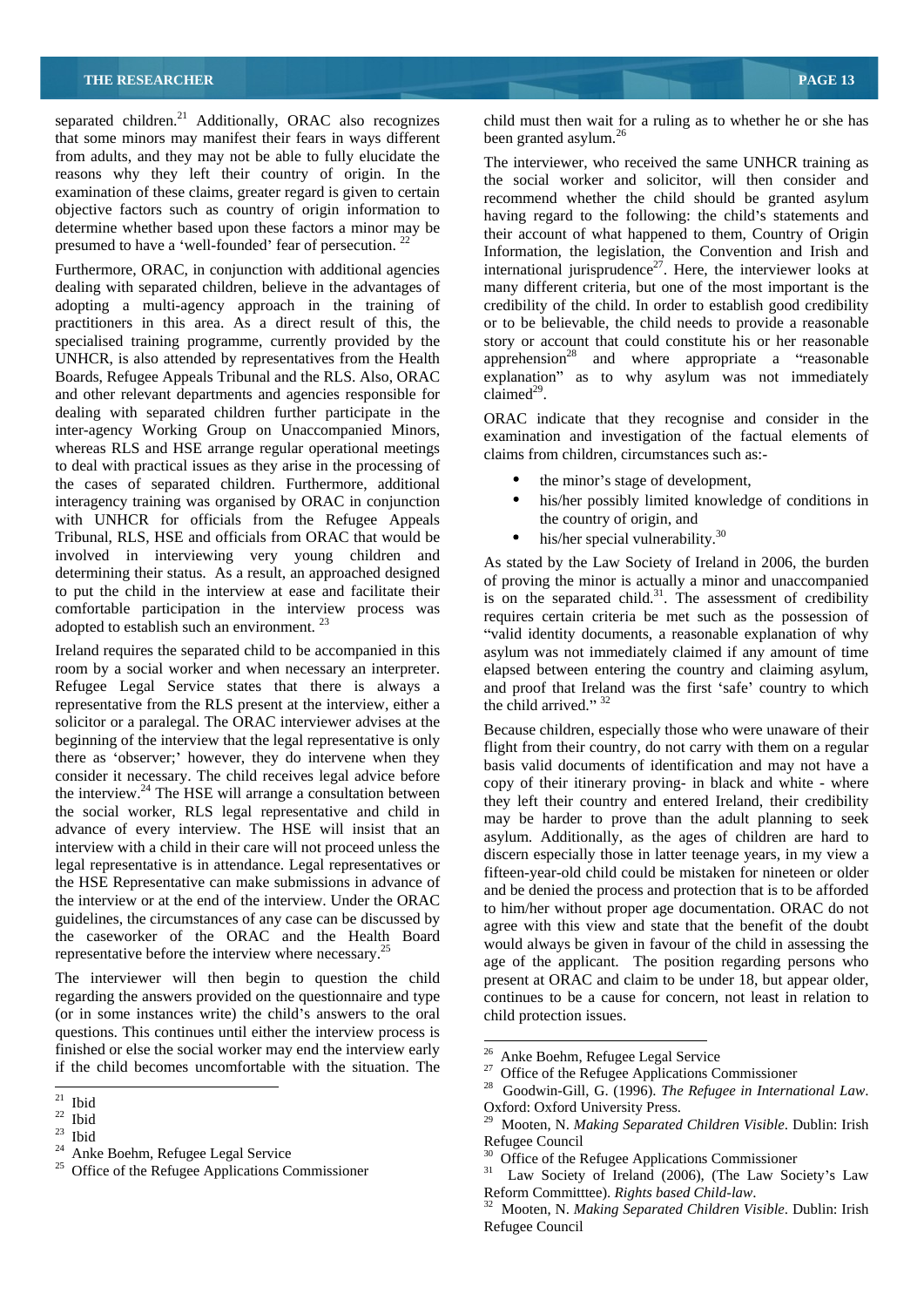At the present time, an assessment is made by ORAC staff The Guardian following an interview with the person and by reference to Because currently social workers are overburdened, it seems their account of their background and their apparent as though the only option aside from employing additional intellectual and physical maturity. They also recognise and social workers would be to appoint each separated child with consider in the examination and investigation of the factual a guardian or adviser. This appointment has been suggested elements of claims from children, circumstances such as the by the Separated Children in Europe Statement of Good minor's stage of development, his/her possibly limited knowledge of conditions in the country of origin, and his/her special vulnerability.<sup>33</sup> Due to the considerable difficulty of determining age with any certainty, benefit of the doubt is determining age with any certainty, benefit of the doubt is education and language support), ensure the child had applied, particularly where it *appears* that the person might be within a few years of 18. The applicant or their legal and advise the child where necessary.<sup>37</sup> As this person would representative can request that the age assessment be be appointed to the separated child at the beginning of the appealed. ORAC state that the procedures in place are in line process when the social worker is appointed, this person with those suggested by the High Court in the Ande Moke judgment<sup>34</sup>. judgment $34$ .

### **Making a more child-friendly process**

process and created a more 'child friendly' one by supplying between the two would then create much the same effect as the separated child with a social worker, a legal that previously mentioned between the social worker and the representative and 'child friendly' rooms, there are still child. The child would become comfortable with the guardian things, however, which could enhance the child friendliness and at ease within his or her presence. Because the guardian of the asylum process. Those considered helpful in enhancing would be included in all proceedings regarding the asylum this process are as follows: decreasing the social worker s claim, the child would have at least one person in the room workload, creating the position of guardian and general suggestions for the interview process. to less environmental or situational anxiety and an increased

Ideally, one social worker would have at most four separated children at once, depending upon the personal need of each separated child. Unfortunately, this is not the ideal world. Today, many separated children either have infrequent or no contact with their social worker. This is due to the very low ratio of social workers to separated children, which may be as disproportionate as one social worker to thirty children.*<sup>35</sup>* Because of the lack of contact related to the low ratio it is possible that some of the children feel as though they are fighting their asylum battle alone. As a result, neither a

However, if the ratio was decreased, the social worker would possess the ability to build a rapport with, gain insight into, as well as learn the behavior and idiosyncrasies of the child.<br>This represent between the child and the social worker would. The Interview Process This rapport between the child and the social worker would provide the social worker with a greater ability to guard the child's best interests, which is their job. It is important for the child to see the social worker as a confidante and be comfortable in the social worker's presence. Furthermore, if there was a point during the interview where the child became upset or agitated, the social worker would respond quicker to the child and if needed end the interview earlier. Because the child would feel as though someone was in their corner,' he or she would most likely be more comfortable in the interview and with communicating with an Irish adult. As a greater comfort level would be experienced in the situation, the separated child's credibility would not be hindered greatly by environment or situational anxiety.

### *The Guardian*

Practice<sup>36</sup>. In this Statement, it is advised that the guardian would ensure that all decisions taken were in the best interests of the child (including those pertaining to housing appropriate legal counsel when necessary, and consult with would continue to ensure that the child received the guardian and the child, would develop.<sup>3</sup>

While Ireland has greatly improved and enhanced its asylum The support provided to the separated child by the rapport *The Social Worker* **operations** openness to answering the interviewer's oral questions. rapport nor trust is built with anyone.<br>
evaluate the child's answers once the interview begins.<sup>40</sup> I am<br>
evaluate the child's answers once the interview begins.<sup>40</sup> I am with whom a level of comfort and security was felt, leading Pertaining to how the interview is conducted, one of the most critical components to conducting an interview with a child is that a rapport is developed between the child and the interviewer.39 This can easily be established by the interviewer conversing about a neutral subject with the child before beginning oral questioning regarding their written answers to the questionnaire. This period of neutral conversation also provides the interviewer with insight as to the specific behavioural skills and linguistic ability of the individual child, which provides a basis for the interviewer to advised that training is provided on issues such as these to ORAC interviewing staff, in the specialised training they receive on Separated Children.

### *The Interview Process*

Additional suggestions for interviewing children include an explanation of both truth and deception, and encouragement should always be given for the child to tell the truth. In these situations, children, in fear that their asylum claim will be denied and they will be left with no 'home' as returning home

<sup>&</sup>lt;sup>33</sup> Office of the Refugee Applications Commissioner

 $34$  Office of the Refugee Applications Commissioner<br>35 Kanics, J. (2007). Missing children should be a call to action <sup>35</sup> Kanies, *S.* (2007). Missing children should be a can to action not not indifference!"<br>- not indifference!"

[www.irishrefugeecouncil.ie/press07/action.html](http://www.irishrefugeecouncil.ie/press07/action.html).

 <sup>36</sup> Separated Children in Europe Programme (2004). Statement of Good Practice (3<sup>rd</sup>) [Electronic version]. [www.separated](http://www.separated-) <children-europe-programme.org>

Separated Children in Europe Programme (2004). Statement of Good Practice  $(3<sup>rd</sup>)$  [Electronic version]. [www.separated](http://www.separated-) <children-europe-programme.org>

greatly by environment or situational anxiety.<br>
of Good Practice (3<sup>rd</sup>) [Electronic version]. [www.separated-](http://www.separated-) Separated Children in Europe Programme (2004). Statement <children-europe-programme.org>

Coolbear, J. (1992). Credibility of young children in sexual abuse cases: Assessment strategies of legal and human service professionals. *Canadian Psychology*, 33, 151-167.

abuse cases: Assessment strategies of legal and human service professionals. *Canadian Psychology*, 33, 151-167.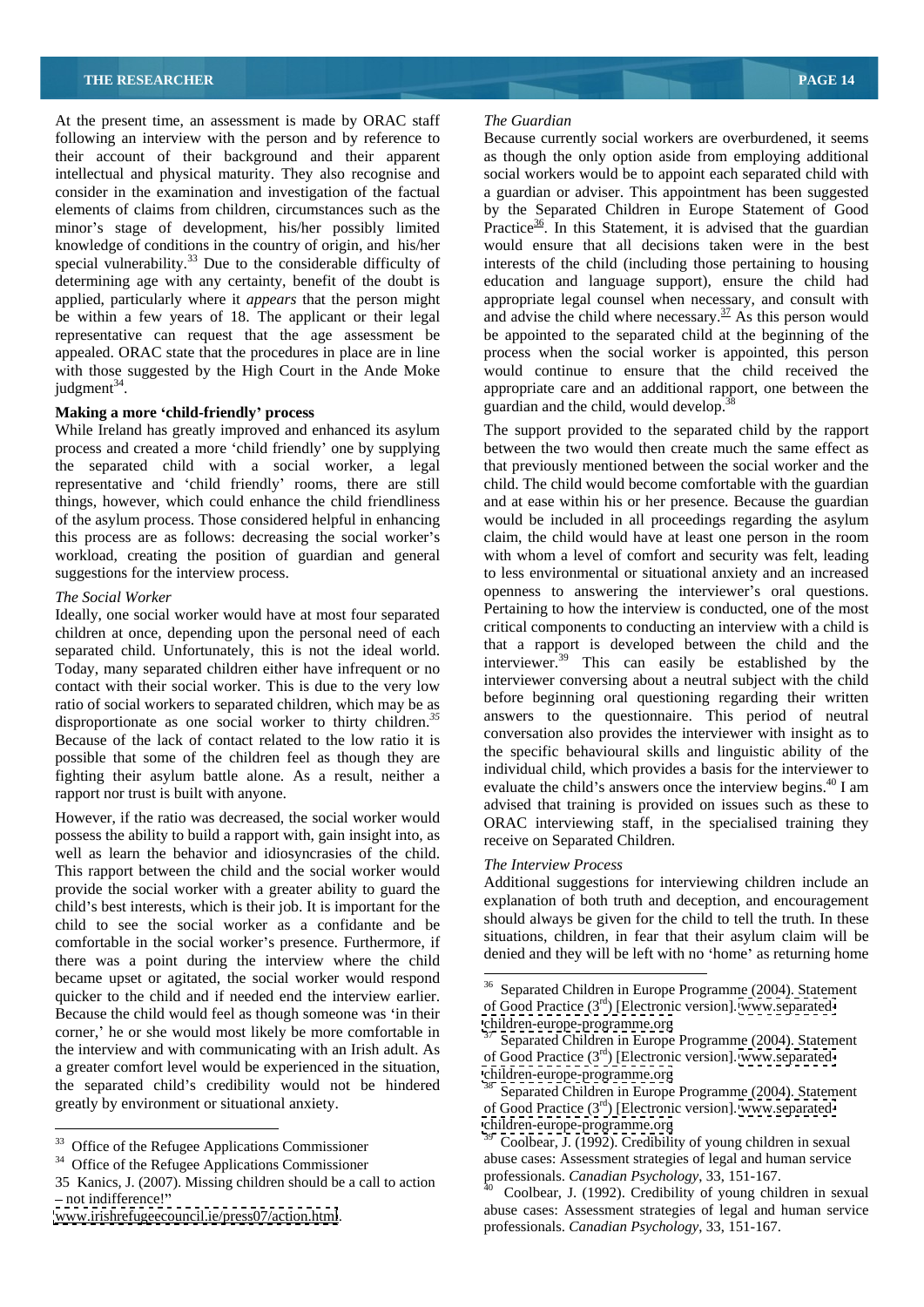fails. $41$  behaviours would not negate the child's credibility.

Once the rapport has been established and the interviewer has Again, ORAC provides these issues are covered in the a good idea of the behaviour and linguistic skills of the child, specialised training given to caseworkers facilitated by the the interview should proceed in a non-leading and non-<br>UNHCR.<sup>47</sup> confrontational manner. Finally, it would be helpful for the interview to end with a period of open-ended questions allowing the child to clarify answers, which the interviewer may not have initially fully understood. However, the questions should never be phrased such as "I don't believe you" or "I don't understand how this could be true," etc., as the child will immediately be put on guard and any comfort

On this particular issue, ORAC has provided that RSD workshops have addressed issues such as when to ask open and closed questions. The inter agency training facilitated by situation will be reduced. Once this fear is reduced, the child, the UNHCR, received by ORAC interviewers also includes a child psychotherapist.<sup>43</sup> issue.<sup>48</sup>

In my view all interviews with children should be videotaped**,** ORAC also comments on this by stating the current seating and the interviewer should not hand write the child's answers arrangements for interviews with separated children involve to oral questions although short notes should be taken in the chairs around a table in a circle and that their goal is to, at instances for which further clarity at a later time will be all times, maintain a child friendly setting through the asked. These suggestions are made for two reasons. If the availability and lay out of its 'child friendly' interview interviewer is engaged in the conversation, the child is more rooms.<sup>49</sup> likely to engage fully within the conversation as the interviewer is engaged in active listening and his or her focus is directed solely upon the child. Also, videotaping the interview allows the interviewer to review the child's behaviour and answers during the period of time when the decision on the separated child's asylum is being considered. It also eliminates the necessity of repeated questioning and allows the conversation to flow freely between the child and the interviewer.<sup>44</sup> ORAC are of the view, however, based on significant experience in interviewing Separated Children since 2000, that the informal approach suggested by the writer is in no way impacted upon in a negative way by the current systems of recording applicants' interviews, provided a child friendly setting is maintained at all times.<sup>4</sup>

may no longer be an option- can be led to lie or embellish the children and when possible such experts should have the truth in order to tell the interviewer what the child believes same cultural background and mother tongue as the child."<sup>46</sup> will lead to a grant of asylum. In order to add additional This would be helpful as nothing would be lost in safeguards against this, it may be helpful to remind the interpretation and the interviewer, with whom the decision as separated child of the other protection and leaves to stay that to asylum solely lies, would be accustomed to the specific can be afforded to them in the event that their asylum claim cultural norms of the child's home country and certain

UNHCR.  $47$ 

or ease previously established with the situation, interview,<br>and interviewer will be lost.<sup>42</sup> table from an authority figure. However, it has been shown<br>through multiple studies that if the authority figure site module on how to ask questions of children provided by a conversation and establishing credibility will be less of an Finally, something as innately simple as moving the position of the interviewer's chair could enhance the ease the child feels with the situation and the interviewer. Children, in general, do not respond well and are not comfortable in situations where they must deal with authority. The allure of authority is created, especially in situations where no rapport has been created, where the child is in a room sitting across a through multiple studies that if the authority figure sits merely to the side of the table instead of directly in front of the child that the child's fear and uneasiness with the situation will be reduced. Once this fear is reduced, the child,generally, will be more comfortable and open during issue.48

rooms.<sup>49</sup>

Also, the Office of the United Nations High Commissioner and directly decrease the gap between cultural norms and the for Refugees, Geneva recommends in their guidelines that the child's feeling of situational and environmental anxiety. interviewer be professionally qualified and specially trained Therefore, as comfort and understanding is increased persons with appropriate knowledge of the psychological, between the interviewer and the child especially, the child emotional and physical development and behaviour of the will have fewer unnecessary elements negating his or her Unfortunately, as long as there are wars and persecution, there will be separated children - children separated from family, life, and familiarity seeking asylum and safety in another country. While the countries to which these children flee cannot be asked to simply open the borders of their country to anyone seeking asylum, the countries can be asked to create as much as possible a 'child friendly' asylum system. In order to continue to be 'child friendly' and to ensure the child's ability to present a credible front, the system currently in place in Ireland needs to continue to be reviewed and modified. Any of the above suggestions, if implemented, should increase the child's comfort with the asylum process and the interviewer's familiarity with the behaviours and abilities of the specific child under review credibility and have a greater potential of being viewed as credible and worthy of asylum.

 <sup>41</sup> Coolbear, J. (1992). Credibility of young children in sexual abuse cases: Assessment strategies of legal and human service

abuse cases: Assessment strategies of legal and human service in Dealing with Unaccompanied Children Seeking Asylum.<br>professionals. Canadian Psychology, 33, 151-167. The of the Refugee Applications Commissioner

abuse cases: Assessment strategies of legal and human service Publishing. professionals. *Canadian Psychology*, 33, 151-167.<br><sup>45</sup> Office of Refugee Applications Commissioner

professionals. *Canadian Psychology*, 33, 151-167.<br><sup>42</sup> Coolbear, J. (1992). Credibility of young children in sexual<br>**12** Coolbear, J. (1992). Credibility of young children in sexual<br>Refugees Geneva (1997). Guidelines on P 46 Office of the United Nations High Commissioner for Refugees Geneva (1997). Guidelines on Policies and Procedures<br>in Dealing with Unaccompanied Children Seeking Asylum.<br><sup>47</sup> Office of the Refugee Applications Commissioner<br><sup>48</sup> Thompson, C.L., Rudolph, L.B., & Henderson, D.

professionals. *Canadian Psychology*, 33, 151-167. <sup>47</sup> Office of the Refugee Applications Commissioner<br><sup>43</sup> Office of the Refugee Applications Commissioner <sup>48</sup> Thompson, C.L., Rudolph, L.B., & Henderson, D. (2004).<br><sup>44</sup> *Counseling Children* (6th ed.) Pacific Grove, CA: Brooks/Cole

<sup>&</sup>lt;sup>49</sup> Office of the Refugee Applications Commissioner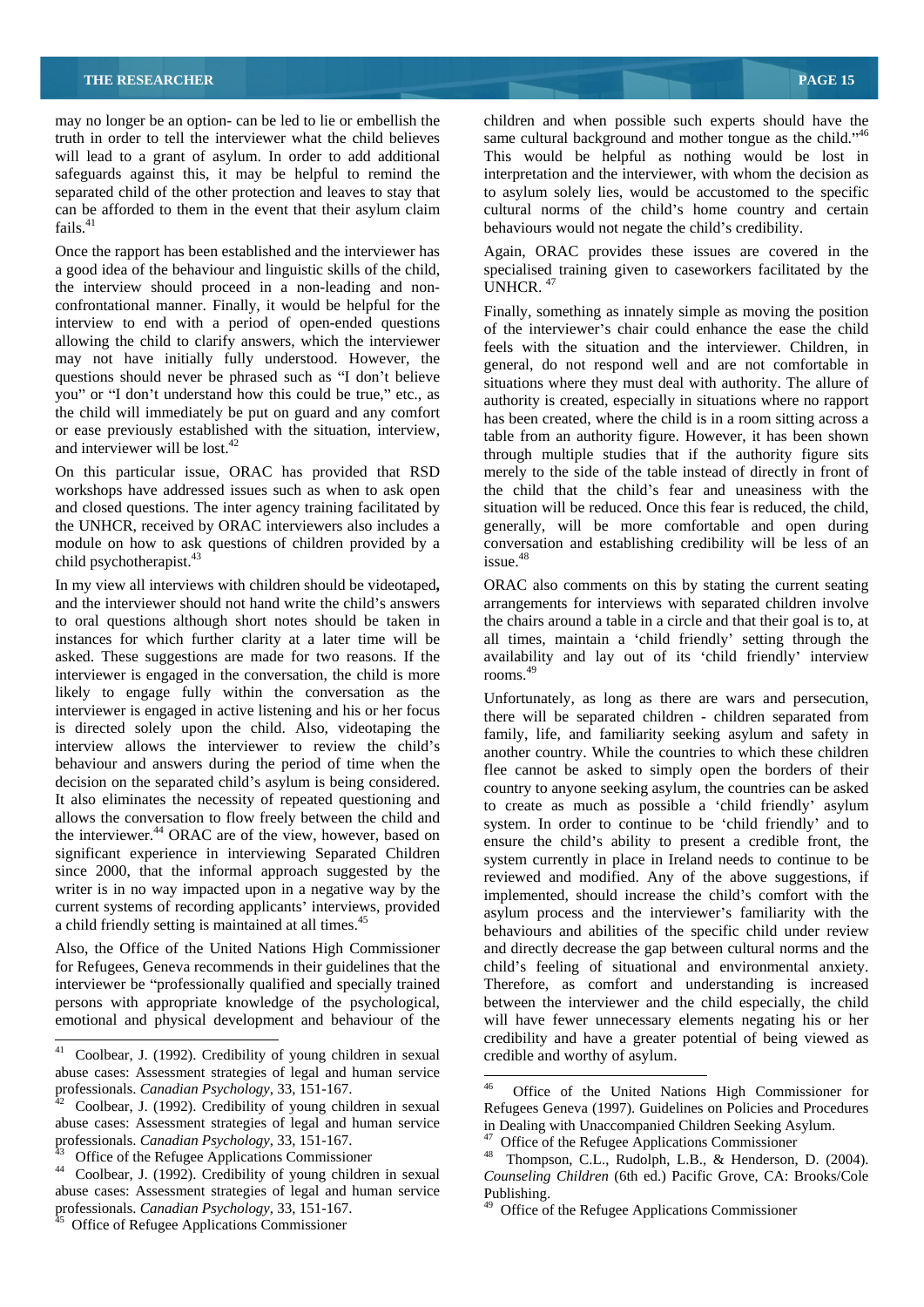**near a small village in war-torn Sudan** 



The image presaged no celebration: a child barely alive, a vulture so eager for carrion. Yet the photograph that epitomized Sudan's famine would win Kevin Carter fame and hopes for anchoring a career spent hounding the news, free-lancing in war zones, waiting anxiously for assignments great picture".<sup>51</sup> When Carter...received the Pulitzer Prize he...wrote...to his parents saying "I can't wait to show you the trophy. It is the most precious thing, and the highest acknowledgment of my work I could receive". $52$ 

The second civil war in Sudan since independence from Britain began in 1983 and lasted for almost twenty years; one of the reasons for the beginning was a mutiny in Ayod in the South. Ten years later in 1993 photographer Kevin Carter visited that region intent on capturing images of the war, part after finiship of his role as a photographer, what transpired was an image photographer. of his role as a photographer; what transpired was an image taken in Ayod by Carter becoming renowned across the world, transporting him to fame including a Pulitzer prize for that photo and changing his life forever. It is a story of racism, war, famine, fame and suicide. It is a story which includes a fateful visit to Sudan; it is a story of a crawling starving child in Ayod; it is a story which begins and ends in

Carter joined with other white colleagues, Ken Oosterbroek, Greg Marinovich, & Joao Silva for protection to become known as the 'The Bang-Bang Club' as dubbed by a magazine which often used their pictures, "as in 'We're going to the bang-bang', meaning the front line" $53$  of the increasing violent South African townships. Everything from AK-47s to spears were used in the black factional violence between the ANC and the Inkatha Freedom Party and Silva describes a typical encounter: "At a funeral some mourners caught one guy, hacked him, shot him, ran over him with a car and set him on fire,"..."My first photo showed this guy on the ground as the crowd told him they were going to kill him. We

<sup>50</sup> Scott MacLeod, (12 September 1994), "The life and death of Kevin<br>Carter". *Time*<br> $\frac{54}{54}$  Scott MacLeod op.cit Carter", *Time* and the contract of the contract of the second of the second of the contract of the contract of the contract of the contract of the contract of the contract of the contract of the contract of the contract o

**haunted by...vivid memories of killings** were lucky to get away" ".<sup>54</sup> The Bang-Bang club "...put **&** starving children...<sup>">50</sup> themselves in face of danger...[and] were arrested numerous that **starving** children..." **50** themselves in face of danger...[and] were arrested numerous **EX...starving children...**"<sup>50</sup><br>
themselves in face of danger...[and] were arrested numerous<br>
times, but never quit,".<sup>55</sup> Marinovich took a photograph in<br>
September 1990 of a Zulu being stabbed to death by A.N.C. *By Patrick Dowling, RDC* depravity of apartheid. And as a photographer he came into amid dire finances, staying in the line of fire for that one arguments with his father. "Why couldn't we do something **Introduction**<br>
mess-hall waiter and "...some Afrikaans soldiers called him a September 1990 of a Zulu being stabbed to death by A.N.C. supporters which would win him a Pulitizer. A few years later Carter's turn came. Meanwhile the images of apartheid and repression and protest Carter captured appeared in South African publications but more frequently internationally due to local apartheid restrictions and Carter was noted for his audacious and daring coverage and it was said that "Few journalists saw as much violence and trauma as he did".<sup>56</sup> He had graduated into a profession that shone a mirror on the conflict with those white authorities who sought to uphold the system. His parents' acceptance of apartheid was anathema to Kevin. "The police used to go around arresting black people for not carrying their passes," his mother recalls. "They used to treat them very badly, and we felt unable to do anything about it. But Kevin got very angry about it. He used to have about it?" ".  $57$  He had dropped out of college and was conscripted into the South African Defence Force becoming part of the regime he despised. An example of his conscience being tested came when once he took the side of a black kaffir-boetie ("nigger lover") and beat him up".<sup>58</sup> Afterwards Carter went absent without leave and became a disc jockey though was fired. Carter was ashamed and made an attempt on his life, before returning to finish his time with the SADF. After finishing his military service he became a photographer. The state of the state of the state of the state of the state of the state of the state of the state of the state of the state of the state of the state of the state of the state of the state of the state of

### **The photograph**

South Africa.<br>
and with colleague Silva from the Bang-Bang club he took **South Africa** photographs of the starving thousands at an overwhelmed In March 1993 Carter paid his own way to southern Sudan, intent on documenting the local rebel movement from a conflict he felt the world was overlooking. He arrived near the village of Ayod which was known locally as the 'hunger triangle' because of the famine raging amidst the civil war feeding centre. He was distressed at what he witnessed and took a walk away from the masses of refugees. He would then hear a sound that would change his world. Wandering alone in the bush he heard a low whimpering cry and then seen a tiny emaciated girl crawling along in the dirt, trying desperately to make her way to the feeding center.<sup>59</sup> She then stopped. "She didn't have the energy to stand and ... stood little chance of survival. If the plight of this little girl couldn't stir the world into action nothing would, as Carter knew instinctively and immediately. He crouched with his camera, ready to frame an eye-level shot".<sup>60</sup> While in this position a vulture landed behind the girl. Carter waited for twenty minutes "...waiting for the patient vulture to spread its wings.

<http://www.bbc.co.uk/dna/h2g2/A22083301>

 $\frac{http://www.time.com/time/printout/0,8816,981431,00.html}{51\text{ Jhid}}$  $\frac{http://www.time.com/time/printout/0,8816,981431,00.html}{51\text{ Jhid}}$  $\frac{http://www.time.com/time/printout/0,8816,981431,00.html}{51\text{ Jhid}}$   $\frac{55\text{ Jbid}}{56\text{ Eliz}}$ 

<sup>&</sup>lt;sup>52</sup> *Potatrical* Peter Martin, (16 March 1994), "Tm Really Sorry I Didn't Pick The  $\frac{http://ww}{57\text{ scott M}}$ <br>
<sup>53</sup> Peter Martin, (16 March 1994), "Tm Really Sorry I Didn't Pick The  $\frac{1200 \text{g}}{57 \text{ scott M}}$ Child Up" ", Mail on Sunday and Sunday and Superior Section Associates of the Superior Section Associates of the Superior Section Association of the Superior Section Association of the Superior Section Association of the S

Child Up" ", Mail on Sunday<br>[http://www.lexisnexis.com/uk/nexis/results/docview/docview.do?risb=21\\_T](http://www.lexisnexis.com/uk/nexis/results/docview/docview.do?risb=21_T) <sup>58</sup> Ibid <2765581947&format=GNBFI&sort=BOOLEAN&startDocNo=1&resultsUrl> [Key=29\\_T2765581950&cisb=22\\_T2765581949&treeMax=true&treeWidth=](Key=29_T2765581950&cisb=22_T2765581949&treeMax=true&treeWidth=)<br>0&csi=138794&docNo=7 Rey=29\_12765581950&csis0=22\_12765581949&treeMax=true&treeWidth=<br><0&csi=138794&docNo=7>

 <sup>54</sup> Scott MacLeod *op.cit* <sup>55</sup> *Ibid*

 $\frac{56}{56}$  Elizabeth Valk long, (12 September 1994), "To our readers", *Time* 

<sup>52</sup> *Ibid* <http://www.time.com/time/magazine/article/0,9171,981437,00.html?promoid>  $=$ googlep

<sup>57</sup> Scott MacLeod *op.cit* <sup>58</sup> *Ibid*

<sup>59</sup> *Ibid*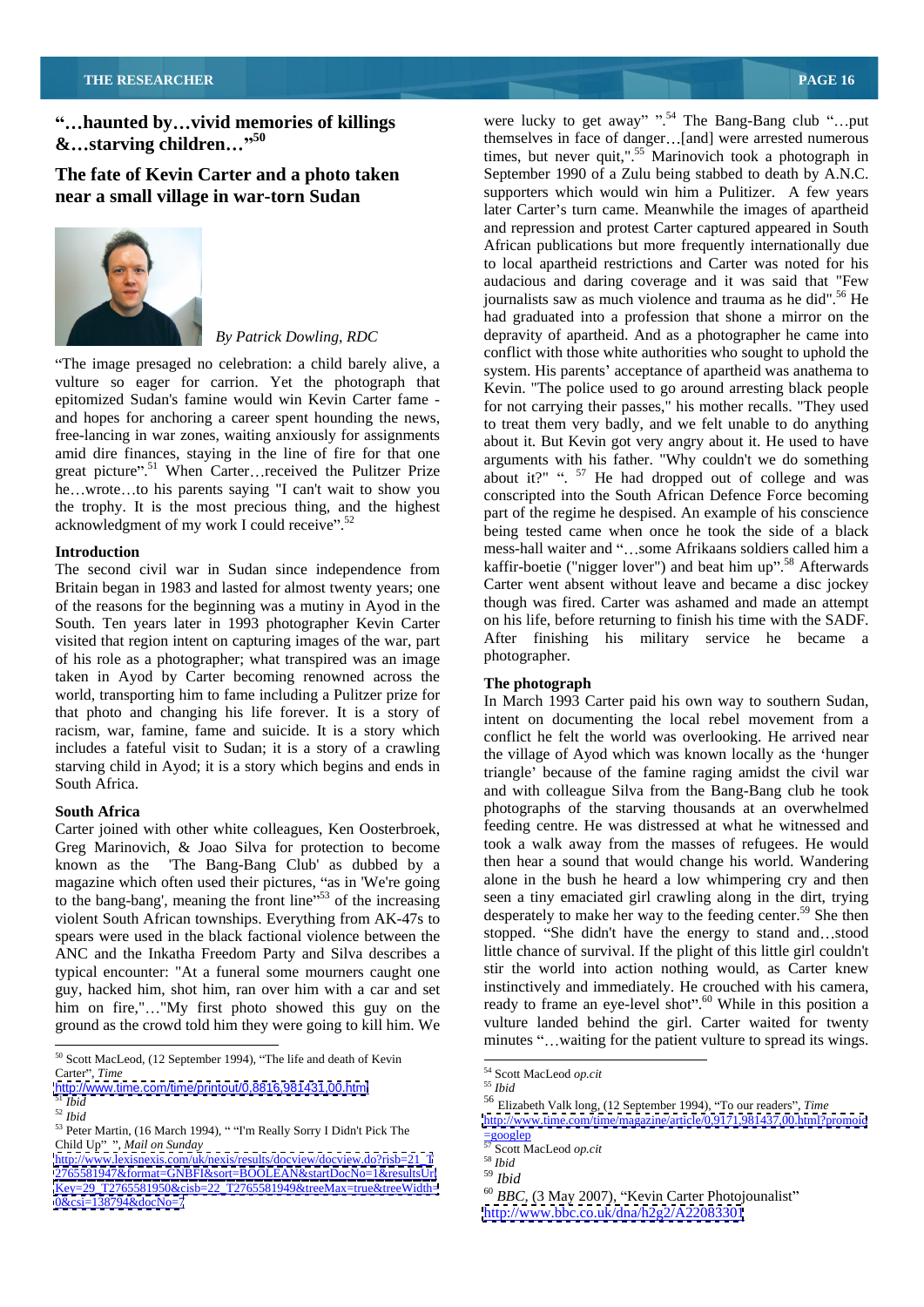It didn't, and he took the photograph as it was. - a hopeless absolutely certain that it would have carrion soon".<sup>61</sup> He then

Carter's photo of the starving Sudanese child first appeared in *The New York Times* on 26 March 1993. The photo of the stricken child captured the world's imagination and became iconic, syndicated around the world. It was an image that captured the full horror of the famine in Sudan and an example of the potency of photojournalism. Carter became queries over what had happened to the child, wondering if the photographer helped the photographed and if the latter lived or died. Carter faced fierce criticism for leaving the child to

Vultures are a silent spectre upon the human suffering at Ayod. Watching. When only one person dies, villagers bury the body. More, and tradition in this part of the country is to no clothing or blankets to protect them from the long, cold lay them out for the vultures. Only the vultures are well fed in nights. At night, there is only the sound of children crying".<sup>74</sup> Ayod". $62$  This observance was recorded in April 1993 one month after Kevin Carter's photo appeared before the worlds press. In the same month it was noted the danger of relief operations in that area. "In Sudan, the UN has scaled down relief operations to the famine-hit southern region of the country after a sudden upsurge in fighting between rival rebel of more displaced in search of food. Families in the area have factions put aid workers' lives at risk. The head of the UN's Operation Lifeline Sudan, Philip O'Brien, said yesterday aid workers had been pulled out of the towns of Waat, Ayod, and 1993 many villages in the region had few children left.<sup>76</sup> Two Yuai where an estimated 75,000 people are totally dependent months later Ayod was decimated. "Ayod no longer exists. on food handouts .63 *The New York Times* article of March 1993 where Carter's photo first appeared noted the prevailing conditions in southern Sudan at the time. "More than a million people are at risk of starvation in the swampy southern Sudan, the relief workers say. The people of the south, mostly Christians and animists, have been forced from their homes both by famine and by the Islamic fundamentalist Government's offensives in 10 years of fighting".<sup>64</sup> It is an isolated region made inaccessible for much of the year due to 67 John Prendergast, (15 March 1993), *Helping Sudanese End*  the impact of rains and government restrictions on access.<sup>6</sup> And Ayod was impacted by these years of war and famine. mechanisms for coping have collapsed. A system of kinship rights once sustained many, permitting the needy three nights <http://www.lexisnexis.com/uk/nexis/search/newssubmitForm.do> of shared resources with any relative. But all resources are  $\frac{69 \text{ } I}_{70}$  Ibid

<sup>61</sup> Everything, ( 6 March 2000), *Kevin Carter* <sup>71</sup> *Ibid*<br>
<u>http://everything2.com/index.pl?node\_id=822511</u> <sup>72</sup> AFP

<http://www.lexisnexis.com/uk/nexis/search/newssubmitForm.do>  $\frac{NQ=1 \alpha_1 \text{e} \cdot \text{R}}{NQ=1 \alpha_2 \text{e} \cdot \text{R}} = \frac{NQ}{12/0.5} = \frac{N(1/0.01 \alpha_1 \text{e} \cdot \text{R})}{12/0.01 \alpha_1 \text{e} \cdot \text{R}} = \frac{N(1/0.01 \alpha_1 \text{e} \cdot \text{R})}{12/0.01 \alpha_1 \text{e} \cdot \text{R$ <sup>65</sup> *Ibid* <reeMax=true&treeWidth=0&csi=8170&docNo=1>

child crawling in the dust, a hungry vulture waiting patiently, Food Programme has 30 distribution points in Ayod, those watched as the little girl resumed her desperate struggle and alternate days on wild fruit: lalob, wild cucumber, tamarind chased the vulture away. and wild fig.<sup>56</sup> 60,000 displaced people were existing on **Publication**<br> **Publication**<br> **Publication**<br> **Publication**<br> **Publication**<br> **Publication**<br> **Publication**<br> **Publication**<br> **Publication**<br> **Publication**<br> **Publication**<br> **Publication**<br> **Publication**<br> **Publication**<br> **Publication** famous and *The New York Times* became inundated with<br>Ayod has been broken for years...".<sup>70</sup> "Those lucky enough her fate where starvation and vultures prevailed.<br>
malnutrition".<sup>71</sup> The area is one of the most critically Ayod **Axes** affected by the famine,<sup>"72</sup> and the scrawny children arrive as now depleted and aid is still limited. Even though the World who are merely "malnourished" must feed themselves on more than 40 percent". $67$  There was a dearth of medical supplies. "...There is no medicine left, except for a few boxes of Aspirin and antacid tablets".<sup>68</sup> In January 1993 two months before the Carter photograph there was "...only one relief worker for the  $100,000$  people in the Ayod region".<sup>69</sup> Those who survive wait in the exhausting heat outside feeding centers to see if they will live and the only "...water pump in to reach a feeding centre "... receive $[d]$ ... one cup of wheat or sorghum a day.[And Ayod]...- a collection of huts made from sticks and grass - is racked by disease and "motionless, wizened scraps...appear beyond hope".<sup>73</sup> And then comes the night. "Hundreds of children and adults have One of these starving children was in Carter's photo as she struggled to find her way to a feeding centre attempting to cater for the hungry multitudes. "In Ayod...The malnutrition rate of children under five was 40 percent by late January, 1993. The situation in Ayod was "critical, with daily arrivals little or no food...The situation worsened in March...".<sup>75</sup> and this is when Carter took his photograph. And in March Every home has been burned. Circles and rectangles of charred earth are all that remain".<sup>77</sup>

> The region of Ayod-Waat-Kongor became known as the 'hunger triangle' and as the epicentre of famine and in the

<http://www.lexisnexis.com/uk/nexis/search/newssubmitForm.do>

*Their Civil War*, Christian Science Monitor

<sup>69</sup> *Ibid*

[http://everything2.com/index.pl?node\\_id=822511](http://everything2.com/index.pl?node_id=822511) <sup>72</sup> AFP, (2 April 1993), *Fighting halts relief flights to two Sudanese towns*

walk: While Sudan's tribes fight on, the desperate people the <http://www.lexisnexis.com/uk/nexis/search/newssubmitForm.do>

<http://www.lexisnexis.com/uk/nexis/search/newssubmitForm.do> <sup>26</sup> HRW, (1 June 1994), *Civilian Devastation, Abuses by All* <sup>73</sup> Julie Flint *op.cit*<br><sup>74</sup> Geoffrey York *op.cit*<br><sup>26</sup> HRW, (1 June 1994), *Civilian Devastation, Abuses by All Q Parties in the War in Southern Sudan*

Anew", *Courier-Mail* **And Structure and Structure in the Courier-Mail in the Structure of the Structure of the Structure of the Structure of the Structure of the Structure of the Structure of the Structure of the Structur** 

Trying to Placate the West", *New York Times*  $\frac{D=21}{27}$  and  $\frac{D=21}{27}$  and  $\frac{D=21}{27}$  and  $\frac{D=21}{27}$  and  $\frac{D=21}{27}$  and  $\frac{D=21}{27}$  and  $\frac{D=21}{27}$  and  $\frac{D=21}{27}$  and  $\frac{D=21}{27}$  and  $\frac{D=21}{27}$ <http://www.hrw.org/reports/1993/sudan/> 76 Press Association, (16 March 1993), *Famine in Southern Sudan* <http://www.lexisnexis.com/uk/nexis/results/docview/docview.do?ris> [b=21\\_T2765746759&format=GNBFI&sort=BOOLEAN&startDoc](b=21_T2765746759&format=GNBFI&sort=BOOLEAN&startDoc) [No=1&resultsUrlKey=29\\_T2765746762&cisb=22\\_T2765746761&t](No=1&resultsUrlKey=29_T2765746762&cisb=22_T2765746761&t)

 $\frac{62}{2}$  Peter Hillmore, (4 April 1993), "Out of the dust, the corpses Sudanese towns lucky ones, that is eat lilies",  $\frac{1}{2}$  Julie Flint *op.cit The Observer The Observer The Observer The Observer The Observer The Observer* 

 $\frac{63}{63}$  D Buckley, (2 April 1993), "Somalis Go Home To Start<br>Anew", Courier-Mail<br>Anew", Courier-Mail<br>Anew", Courier-Mail

<http://www.lexisnexis.com/uk/nexis/search/newssubmitForm.do><br>
<sup>76</sup> Press Association, (16 March 1993), *Famine in Southern Sudan*<br>
<sup>64</sup> Dontalla Lorsh (26 March 1993), <sup>64</sup> Dontalla Lorsh (26 March 1993), *Famine in Souther*  $\frac{64}{64}$  Dontalla Lorch, (26 March 1993), "Sudan Is Described as Trying to Placate the West", *New York Times* 

<sup>&</sup>lt;sup>66</sup> Julie Flint. (17 march 1993), "Aid Gnaws At The Edges Of The Hunger Triangle", *The Guardian* 

In its third consecutive year of calamity, Ayod's  $\frac{68}{68}$  Geoffrey York, (23 January 1993), "Death and starvation stalk <http://www.lexisnexis.com/uk/nexis/search/newssubmitForm.do> the town of Ayod", *Globe and Mail* 

<sup>70</sup> *Ibid*

<sup>71</sup> *Ibid*

HRW, *op.cit*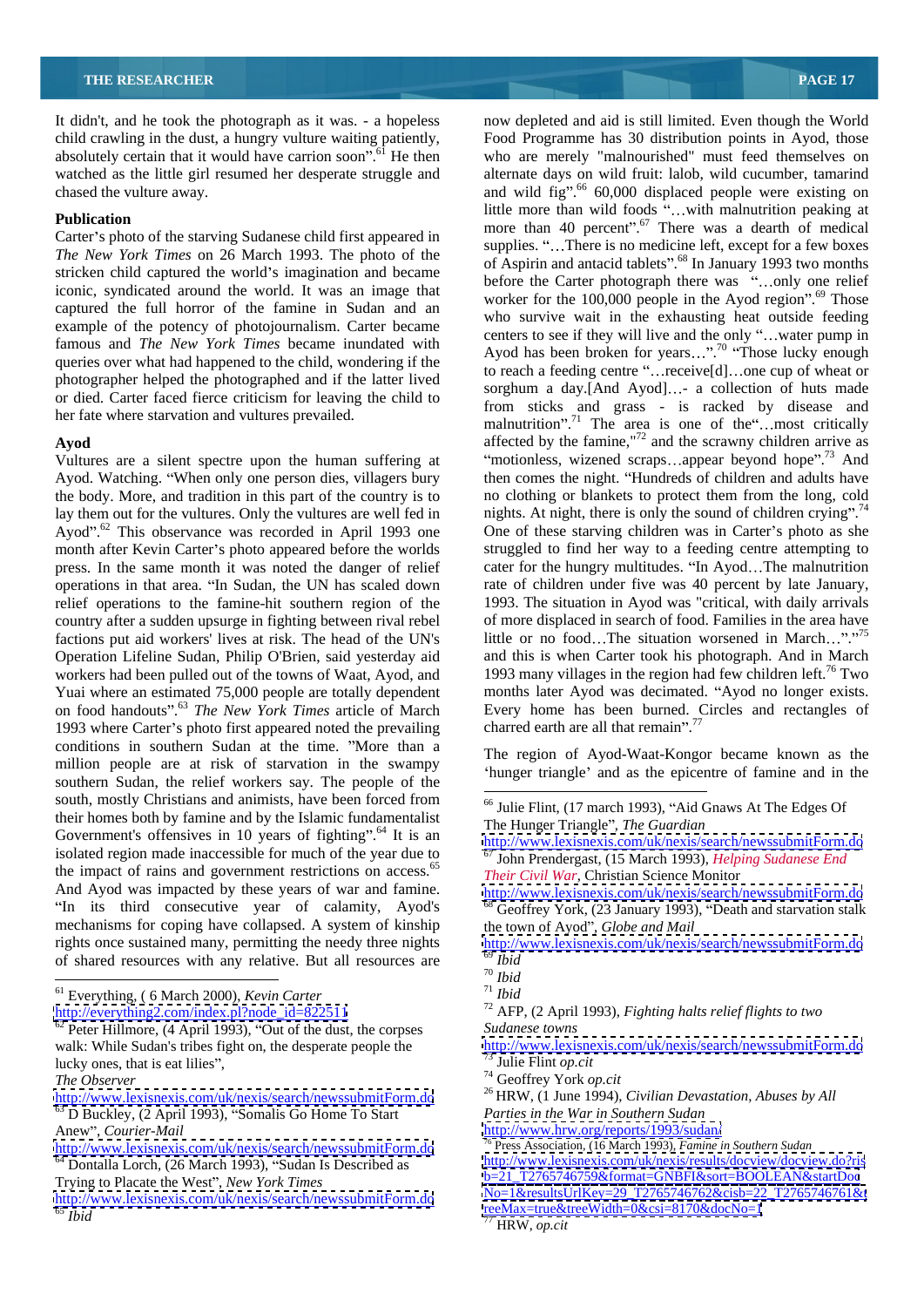where "...rates of malnutrition in Kongor were amongst the policeman. "Lying in the middle of the gunfight," he said, "I highest ever recorded in the world in what had previously was wondering about which millisecond next I was going to been a food-surplus area<sup> $\frac{38}{18}$ </sup> Previously in 1991 and 1992 massacres were committed on civilians in this area and food massacres were committed on civilians in this area and food last picture" ".<sup>85</sup> A number of other assignments went wrong resources appropriated.79 Warfare in the region included and killing women and children. These types of abuses have the UN in Mozambique; covering French President Francois been the proximate cause of several famines in recent Mitterrand's state visit to South Africa, he missed the years".<sup>80</sup> Many of the victims "...were elderly, weak, sick or for other reasons could not run fast enough; they were among for other reasons could not run fast enough; they were among fallen apart and he was temporarily homeless. When he took those who burned to death inside huts the soldiers knowingly that photograph in March 1993 relief agencies assessing set on fire".<sup>81</sup> During this time of affliction "It was impossible to move without stumbling on corpses and impossible to move without stumbling on corpses and undernutrition in Ayod were among the highest ever skeletons".<sup>82</sup> What happened in this region claimed over 20,000 Sudanese lives and conditions were so ferocious to be Sudanese child lingered. Amidst all this he was told he won considered impossible to ever happen again.<sup>83</sup> What Carter the Pulitzer. "As jubilant [New York] Times foreign picture had seen and shown to the world from the region of Ayod in editor Nancy Buirski gave him the news, Carter found March 1993 was similar to the conditions prevailing in himself rambling on about his personal problems".<sup>87</sup> The Somalia the previous year. "The scenes of death and mews of his Pulitzer prize was clouded by protests starvation in southern Sudan are strikingly similar to those in Somalia last year, before the U.S.-led military coalition photograph of the starving Sudanese child." It's the eternal arrived to rescue the Somali people. The images are the same: dilemma for journalists - do you just record what's going on adults with skeletal figures, gaunt children with distended or do you get involved as well?' ".<sup>88</sup> The criticism deeply stomachs and match-stick arms, old people too weak to stand, affected Kevin. " 'Few people knew how badly the Sudan starving refugees who straggle into the town after walking for several days from the villages. The main difference is that there are no television cameras here. The people of Ayod say was there to compose pictures of those grisly scenes' ".<sup>89</sup> A they have never seen a television camera. They have no idea colleague in the Bang-bang club Silva noted that "[a]fter the what CNN or ABC is. Many had never seen a white person until a few weeks ago". $84$  One of those white people was a world weary photo-journalist. is, the fear that his pictures were never good enough, the

Osterbook a colleague of Carters in the 'Bang-Bang club and a close friend was killed in April 1994 at work photographing a gun battle in a South African township. Carter covered yet another violent photographic session in South Africa the previous month. "Carter was covering the unsuccessful intent on propping up a black homeland, a showcase of apartheid. Carter found himself just feet away from the

2000), *The Agreement on Ground Rules in South Sudan, Study 3 in* <http://www.odi.org.uk/hpg/papers/mbprinciples.pdf> 79 Iain Levine, (May 1997), *Promoting humanitarian principles: the* 

<http://www.internal->

<displacement.org/8025708F004BE3B1/>(httpInfoFiles)/1CB20D45F<br>
73AF03F802570B50054D818/\$file/Sudan-March+2002.pdf <sup>86</sup>HR on cit 73AF03F802570B50054D818/\$file/Sudan-March+2002.pdf 81 Human Rights Watch *op.cit* <sup>82</sup> *Ibid*

year that Carter took his photograph of the haggard child, summary execution of right-wingers by a black "Bop" burning homes, villages, community structures, and grain, interview with Nelson Mandela; he lost film photographing **Suicide**<br>
again and again<sup>99</sup> And in July 1994 over a year since he<br>
again and again<sup>99</sup> And in July 1994 over a year since he previous month. Carter was covering the unsuccession bohannesburg he said "...was so damn full of bad memories<br>invasion of Bophuthatswana by white right-wing vigilante's and absent friends.<sup>92</sup> A guiside note addressed to *The Politics of Principle: the principles of humanitarian action in practice*, Humanitarian Policy Group **by Charlot** Compared the Secultioners in the Secultion of the Secultion of the Secultion of the Secultion of the Secultion of the Secultion of the Secultion of the Secultion of the Se *southern Sudan experience,* RRN die, about putting something on film they could use as my including a session at a Nelson Mandela rally; a cancelled deadline. He had financial problems. His relationship had mortality in Ayod noted "...the prevalence rates of severe documented". $86$  And that photograph he took of the starving surrounding the circumstances in which he took his had affected him. Just in the small area where he'd been working, people were dying at the rate of 20 an hour and he Sudan, seeing what he'd seen, he'd been in bad shape..' ".<sup>90</sup> Kevin "... lived with the pressure to be first where the action existential lucidity that came to him from surviving violence took the photograph, a few months after winning the Pulitizer, and after a lifetime of photographing horror, he took his life. Driving out to a place in Johannesburg where he had played as a boy he poisoned himself in his car. and absent friends".<sup>92</sup> A suicide note addressed to his "parents and to Silva...[said that] "...he was "depressed . . . without...money for rent . . . money for child support . . . money for debts...[and] I am haunted by the vivid memories of killings & corpses & anger & pain . .. of starving or wounded children, of trigger-happy madmen...of killer executioners  $\ldots$  .". ".<sup>93</sup> Earlier that day Kevin had seen Osterbrook's widow and told her of his troubles but she was still recovering from her husband's recent death and "...in little condition to offer counsel".  $94$ 

- 
- <sup>93</sup> *Ibid*

 <sup>78</sup> Mark Bradbury, Nicholas Leader and Kate Mackintosh, (March

<http://www.sheltercentre.org/shelterlibrary/items/pdf/HumanitarianP>

<sup>80&</sup>lt;sub>Norwegian Refugee Council, (26 March 2002), *Profile of internal*</sub> *displacement: Sudan*

<sup>82</sup> Ibid<br>
83 Korwa G. Adar, (2000), *Conflict Resolution in a Turbulent* 89 Ibid<br>
83 Korwa G. Adar, (2000), *Conflict Resolution in a Turbulent* 89 Ibid<br>
89 Ibid<br>
89 Ibid<br>
89 Ibid *Region: The Case of the Intergovernmental Authority on Development (IGAD) in Sudan, Accord, African Journal on Conflict*  $\frac{91}{2}$  Scott MacLeod *op.cit*<br>Resolution, Vol 1 No. 2 Resolution, Vol 1 No. 2  $\frac{92 \text{ }\text{fid}}{2}$ 

[http://www.accord.org.za/ajcr/2000-1/accordr\\_v1\\_n2\\_a3.pdf](http://www.accord.org.za/ajcr/2000-1/accordr_v1_n2_a3.pdf)<br><sup>84</sup> Geoffrey York, *op.cit* <sup>94</sup> Ibid

 <sup>85</sup> Scott MacLeod *op.cit* 86 HR, *op.cit* 87 Scott MacLeod *op.cit* 88 Peter Martin *op,cit* <sup>89</sup> *Ibid*

<sup>90</sup> *Ibid*

<sup>91</sup> Scott MacLeod *op.cit* <sup>92</sup> *Ibid*

<sup>94</sup> *Ibid*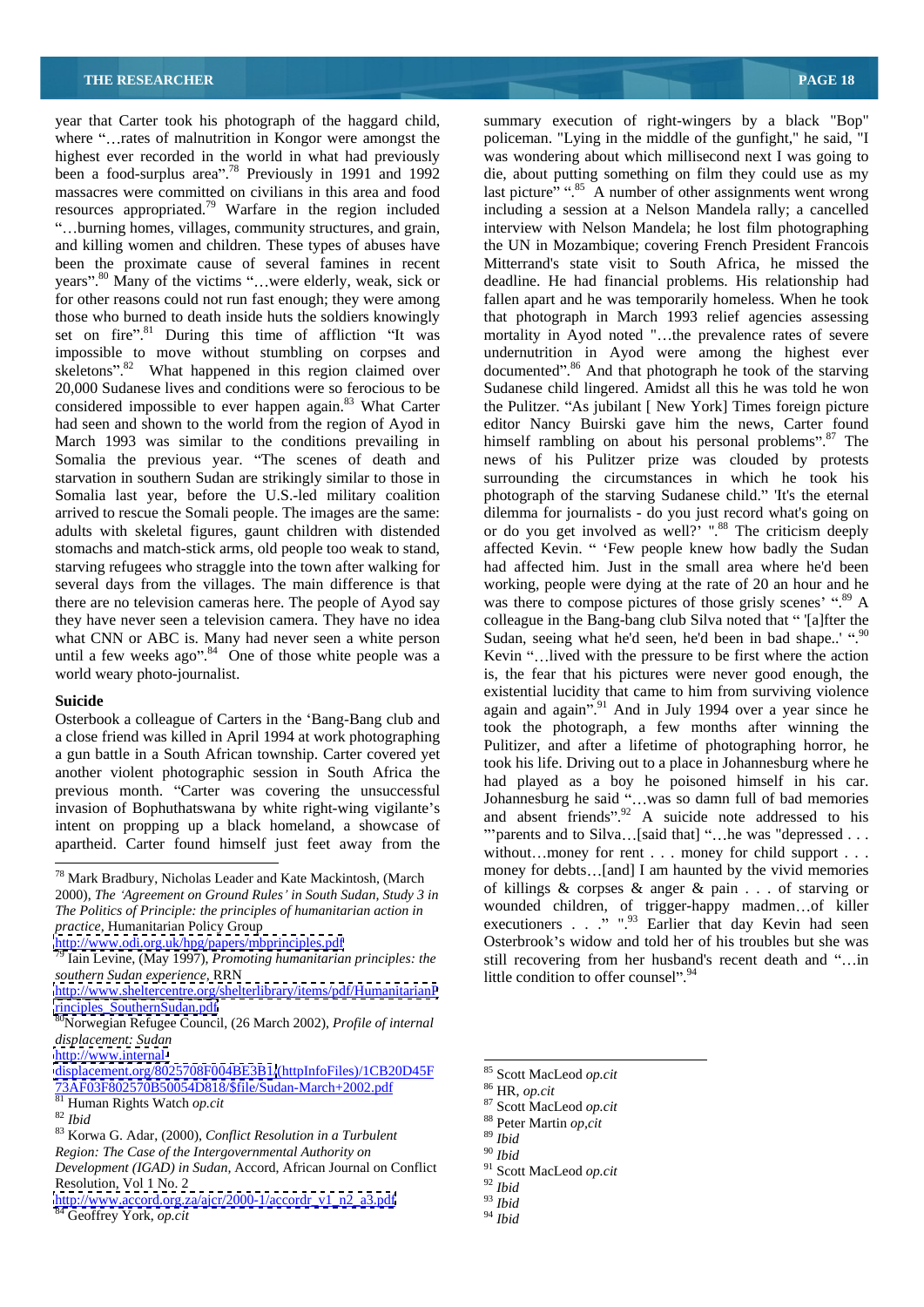Ayod that he wished he had intervened and helped the child; the convention for journalists at the time was to never to touch famine victims for fear of disease.<sup>95</sup> And he was alert to a dilemma of his profession. "I had to think visually," he said once, describing a shoot-out. "I am zooming in on a tight shot of the dead guy and a splash of red. Going into his khaki uniform in a pool of blood in the sand. The dead man's face is slightly gray. You are making a visual here. But inside something is screaming, "My God.' But it is time to work. Deal with the rest later. If you can't do it, get out of the game" ".<sup>96</sup> And a colleague notes " "Every photographer who has been involved in these stories has been affected. You become changed forever...It is very hard to continue"  $\cdot$ .<sup>97</sup> The horror and "...violence seemed to affect Carter more than it did other colleagues...Returning from particularly upsetting assignments, he would often cry, or try to drink or drug himself into oblivion. Friends grew used to his 3 A.M. phone calls, rambling about suicide...I couldn't distance myself from the horror of what I saw [he said]".  $98$ Kevin was unable to leave behind that horror of what he saw when doing his job. And he added on that photo in Ayod that "This is the ghastly image of what is happening to thousands of was me most normying or my career  $\therefore$  A critic of Carter's  $\frac{100}{100}$  will die". <sup>109</sup><br>photograph chastised him for not helping the famished child while he captured her agony. "The man adjusting his lens to The owner of the copyright of Kevin Carter's photograph is take just the right frame of her suffering might just as well be a predator, another vulture on the scene.<sup>1,100</sup> [When they<br>criticised bis inaction after taking that photo of the starving criticised his inaction after taking that photo of the starving girl in Ayod] "Carter's morality was being called into question by people who could not have understood what it was like to be there in the Sudan". $^{101}$  Though Carters own child, his daughter, looked at this from a different point of view, saying "...I see my dad as the suffering child. And the rest of the world is the vulture".  $^{102}$ Carter gained fame because of that photo but was open to the world's opprobrium. After that photograph he " sat under a tree, lit a cigarette, thought about his daughter, prayed to god, and cried".<sup>103</sup> Affected and distraught he confided in Bang-Bang club colleague Silva "...and explained what had happened, wiping his eyes and saying 'I see all this, and all I can think

<http://backissues.cjrarchives.org/year/94/6/apartheid.asp>

<sup>99</sup> Reena Shah Stamets, (14 April 1994), "Were his priorities out of focus?", *St. Petersburg Times (Florida)* <http://www.lexisnexis.com/uk/nexis/results/docview/docview.do?ris>  $b=21$ \_T2774462830&format=GNBFI&sort=BOOLEAN&startDoc

 $\frac{N_0=1\&\text{resultsUrlKey}=29T2774462833\&\text{cis}b=22T2774462832\&\text{cis}t}{105}\n\text{Scott MacLeod }opt.$  $\frac{100}{100}$  Scott MacLeod *op.cit*<br>  $\frac{100}{100}$  Scott MacLeod *op.cit*<br>  $\frac{100}{100}$  Scott MacLeod *op.cit* 

**Conclusion Conclusion Conclusion Conclusion Conclusion Conclusion Conclusion Conclusion Conclusion Conclusion Conclusion Conclusion Conclusion Conclusion Conclusion Conclusion Conclusion** Carter confided to friends after he had taken the photo in home".<sup>104</sup> "He was depressed afterward," Silva recalls. "He kept saying he wanted to hug his daughter" ".<sup>105</sup>

children. Southern Sudan is hell on earth, and the experience  $\frac{1}{100}$  is the series the series the series of the dependence of the series of the series of the series of the series of the series of the series of the se was the most horrifying of my career"...<sup>99</sup> A critic of Carter's  $\frac{1}{2}$  have nothing, she says, and if we do not get flood, we It remains unknown the fate of that child in the photo; but the photo captured by Carter made the world hold its breath as the vulture landed behind the emaciated child who was one of many starving in Ayod in 1993. And each day that time death was taking its toll. "Every day, an average of 10 to 15 people die from hunger and disease in the Ayod district".<sup>106</sup> And each day the vultures waited. "Often they are not buried. Their bodies are dragged into an empty field, where the ground is littered with the skulls and bones of the dead. Vultures circle in the sky".<sup>107</sup> The girl from the photo in Ayod would never be known though her image would resonate; the man behind the lens would be known and lost. In August 1994 one month after Carter took his life in South Africa, the 10,000 to 15,000 thousand people in Ayod were living on food handouts distributed by the World Food Program.<sup>108</sup> A starving Sudanese mother describes what it is like: "I came here when I heard there was food, because I was hungry. I used to eat seeds and the leaves of fig trees," says Nyatin Machok, stirring a pot of sorghum outside her family's straw hut...Her three children...have bloated stomachs. Mrs Machok walked for two days to reach Ayod. "I have nothing," she says, "and if we do not get food, we will die" ".  $^{109}$ 

Corbis and their website is [www.corbis.com](http://www.corbis.com).



<sup>95</sup> Frank Von Ripper, (29 December 2000), "Pulitzer Pictures: Capturing the Moment", Camera Works, *Washington Post* 

http:/[/www.washingtonpost.com/wp-](http://www.washingtonpost.com/wp-)<br>sry/photo/galleries/essays/001229.htm <srv/photo/galleries/essays/001229.htm>

<sup>96</sup> Scott MacLeod *op.cit* <sup>97</sup> *Ibid*

<sup>97</sup> Ibid<br><sup>97</sup> Ibid<br><sup>98</sup> Judith Matloff, (November 1994), *Legacy of Kevin Cater:Eye on*<br>*apartheid*, Colombia Journalism Review *apartheid,* Colombia Journalism Review

*Bang club* Advertiser

<http://www.hbo.com/docs/programs/kevincarter/synopsis.html> http://www.hbo.com/docs/programs/kevincarter/synopsis.html  $\frac{http://w}{109}$  Ibid

<sup>104</sup> *BBC,,op.cit* 105 Scott MacLeod *op.cit* 106 Geoffrey York *op.cit*<sup>107</sup> *Ibid*

<sup>&</sup>lt;sup>100</sup> Scott MacLeod *op.cit*<br>
<sup>101</sup> *BBC op.cit*<br>
<sup>102</sup> BBC *op.cit*<br>
<sup>102</sup> HBO, (2005), *The death of Kevin Carter:Casualty of the Bang* <sup>108</sup> Edith Lederer, (20 August 1994), "Famine Haunts Millions", *The* 107 Bid<br><sup>107</sup> Ibid<br><sup>108</sup> Edith Lederer, (20 August 1994), "Famine Haunts Millions", *The* 

<http://www.lexisnexis.com/uk/nexis/search/newssubmitForm.do> <sup>109</sup> *Ibid*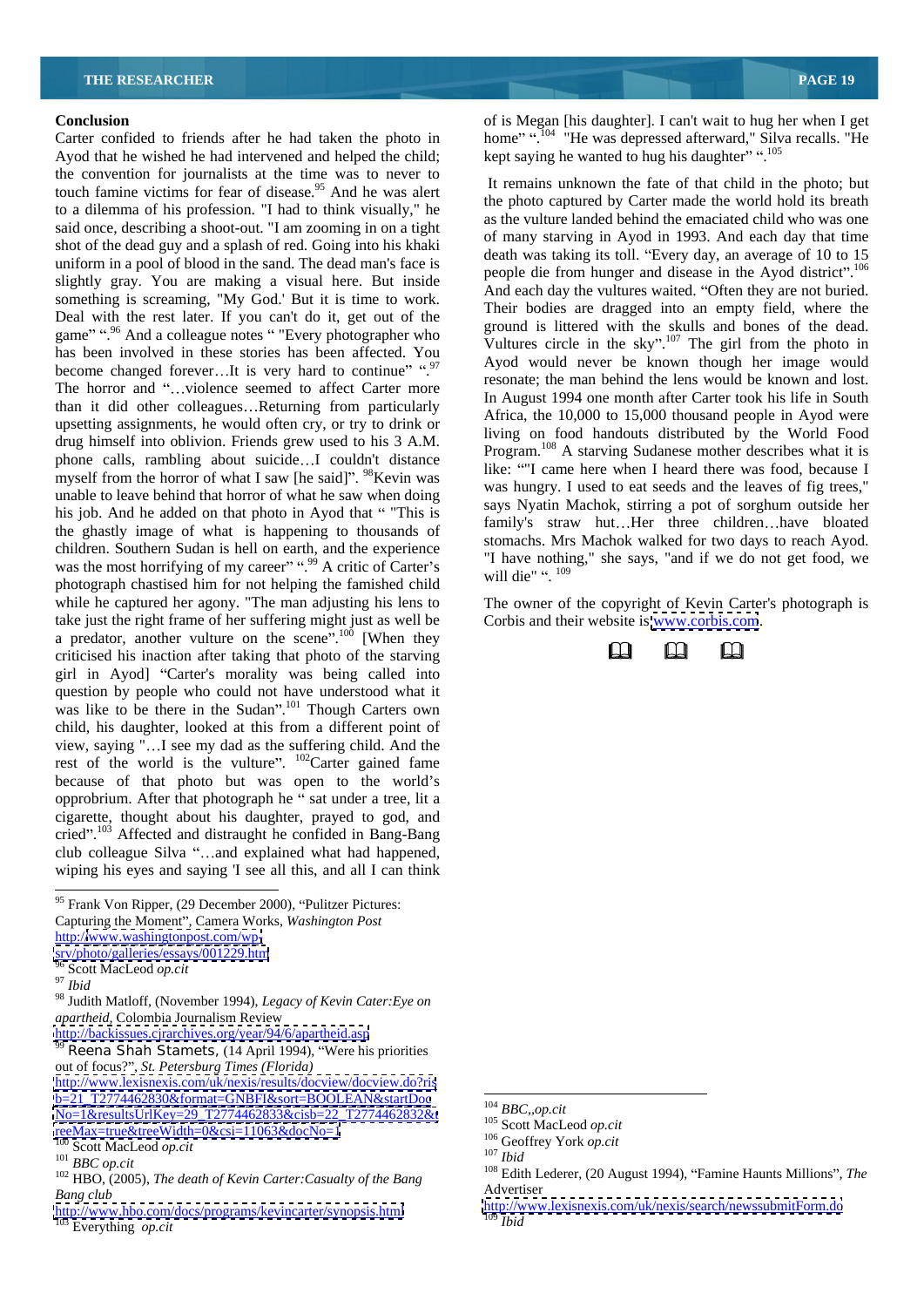**UK Home Office Operational Guidance Notes -** "The function of the Advisory Panel is to review and provide **Should they be used as COI in Irish Refugee Status**



OGNs (UK Home Office Operational Guidance Notes) are its remit<sup>"116</sup>. sometimes requested of the Refugee Documentation Centre for use in Irish refugee status determination (RSD). OGNs are available on the Home Office Border & Immigration

<http://www.bia.homeoffice.gov.uk/sitecontent/documents/pol> <icyandlaw/countryspecificasylumpolicyogns/> as well as on ECOI.NET and Refworld. One of the advantages of OGNs is that they are short and readable and to the point. The February 2007 OGN on Iraq, for example, consists of just 39 pages. By contrast the April 2007 UK Home Office Border & Immigration Agency Country of Origin Information Report on Iraq runs to 274 pages with 34 pages of references.

Firstly it "evaluates the general, political and human rights situation in [the particular country] $\cdot$ <sup>110</sup>

Secondly, the OGN "provides guidance on the nature and handling of the most common types of claims received from nationals/residents of that country, including whether claims are or are not likely to justify the granting of asylum, Humanitarian Protection or Discretionary Leave."

OGNs state unequivocally that they are not intended as stand-

Instructions for further details of the policy on these areas...This guidance must also be read in conjunction with any COI Service ... Country of Origin Information at http://www.homeoffice.gov.uk/rds/country\_reports.html " <sup>112</sup>

"[c]laims should be considered on an individual basis". $^{113}$ 

The questions then arise: can and should COI be abstracted from OGNs for use in refugee status determination in other • The amount of country material in some OGNs – countries? These questions, of course, are unlikely to be answered by the UK Home Office. But in another forum the UK Home Office has addressed the issue of what kind of documents OGNs are, which points towards the answer. This forum is the Advisory Panel on Country Information (APCI). In the UK the APCI was established as an independent body under the Nationality Asylum and Immigration Act 2002.

**Determination? Consumer in the Set of the Home Office**, to help ensure that it is as *By Paul Daly, RDC* issue was discussed by the APCI and others whether COI **What are OGNs?** (OGNs) to enable the APCI to review this without exceeding advice about the country of origin information material accurate, balanced, impartial and up to date as possible. $114$  In October 2006 the APCI described as a significant success the fact that "largely as a result of the Panel's recommendation, COI research has been separated from policy within the Home Office and transferred to Research, Development and Statistics (RDS)<sup>115</sup>. Given that OGNs contain some COI, the issue was discussed by the APCI and others whether "COI material could be extracted from Operational Guidance Notes its remit $^{116}$ . .<br>1980 - Paul Barbara, politikar eta espainiar eta espainiar eta espainiar eta espainiar eta espainiar eta espai

Agency website at **EXECUTE Agency** website at **the state of the state of the state of the state of the state of the state of the state of the state of the state of the state of the state of the state of the state of the st** Prof Castles, then Chair of the APCI discussed this issue in March 2005 with Des Browne, who was then Immigration Minister: "Prof Castles and the Minister agreed that OGNs therefore outside the remit of the Panel".<sup>117</sup>

**The OGN has two aims:**<br>
Extracts from the OGN which provided just the COI The issue was raised again on 30 October 2006 by the current Chair of the APCI, Dr Khalid Koser, and the current immigration Minister, Liam Byrne, on 30 October 2006. Dr Koser "acknowledged that OGNs were policy documents, but said that he believed that they contained COI material and that the APCI should consider this. He suggested that one practical way of doing this might be for the APCI to look at  $content$ ".<sup>118</sup> content".<sup>118</sup>

### **Home Office Response to APCI Suggestion**

The Home Office's response to this suggestion is worth quoting at length:

alone documents:<br>For this reason it would be difficult to extract the country Caseworkers must refer to the relevant Asylum Policy information element and retain its sense without the context OGNs are policy documents which provide guidance on the treatment of particular categories of asylum and human rights claims. The country information element of these documents is interwoven with wider policy considerations and case law. of the original document.

 $\frac{http://www.homeoffic.gov.uk/rds/country reports.html}{etip://www.homeoffic.gov.uk/rds/country reports.html}$ <br>It is clear then that OGNs are just one part of one particular<br>It is clear then that OGNs are just one part of one particular<br>Iaw – of the guidance given on particular categories jurisdiction's toolkit for assessing asylum claims. This toolkit claims. This country material does not seek to provide includes the much longer and detailed Country of Origin detailed information on all aspects of an issue and is not a Information Reports, original sources and the relevant UK substitute for the COI provided in COIS products. OGNs Asylum Policy Instructions as well as the reminder that explicitly instruct decision makers to refer to the relevant Advisory Panel on Country Information on OGNs country material in OGNs could not therefore be evaluated in The country material cited in OGNs is selected / summarised specifically in order to provide sufficient explanation – alongside wider policy considerations and case  $law - of the guidance given on particular categories of$ COIS product / original sources for the full picture. The the same way as COIS COI products.

> particularly those for which there are not COIS COI products - has become more extensive than envisaged. To avoid this, in future, a COI product will be produced for all countries for which there is an OGN.

> • Also, the format and content of OGNs are currently being reviewed. That process is not yet complete, but a key aim will

<sup>&</sup>lt;sup>110</sup> UK Home Office Operational Guidance Note – Iraq (12 February<br>
<sup>114</sup> http://www.apci.org.uk/PDF/APCI 7 2 Future directions.pdf<br>
<sup>116</sup> http://www.apci.org.uk/PDF/APCI 7 2 Future directions.pdf<br>
<sup>116</sup> http://www.apci.or 2007)<br>
<sup>116</sup> http://www.apci.org.uk/PDF/APCI.8.3%20OGNs.pdf<br>
<sup>117</sup> Ibid<br>
<sup>118</sup> Ibid<br>
<sup>118</sup> Ibid<br>
<sup>118</sup> Ibid

 $\frac{112}{h}$  Ibid  $\frac{118}{h}$  Ibid

<sup>&</sup>lt;sup>113</sup> Ibid and the set of the set of the set of the set of the set of the set of the set of the set of the set of the set of the set of the set of the set of the set of the set of the set of the set of the set of the set o

<sup>114</sup> <http://www.apci.org.uk/><br>
115 [http://www.apci.org.uk/PDF/APCI\\_7\\_2\\_Future\\_directions.pdf](http://www.apci.org.uk/PDF/APCI_7_2_Future_directions.pdf)<br>
116 <http://www.apci.org.uk/PDF/APCI.8.3%20OGNs.pdf><br>
117 Ibid

<sup>118</sup> Ibid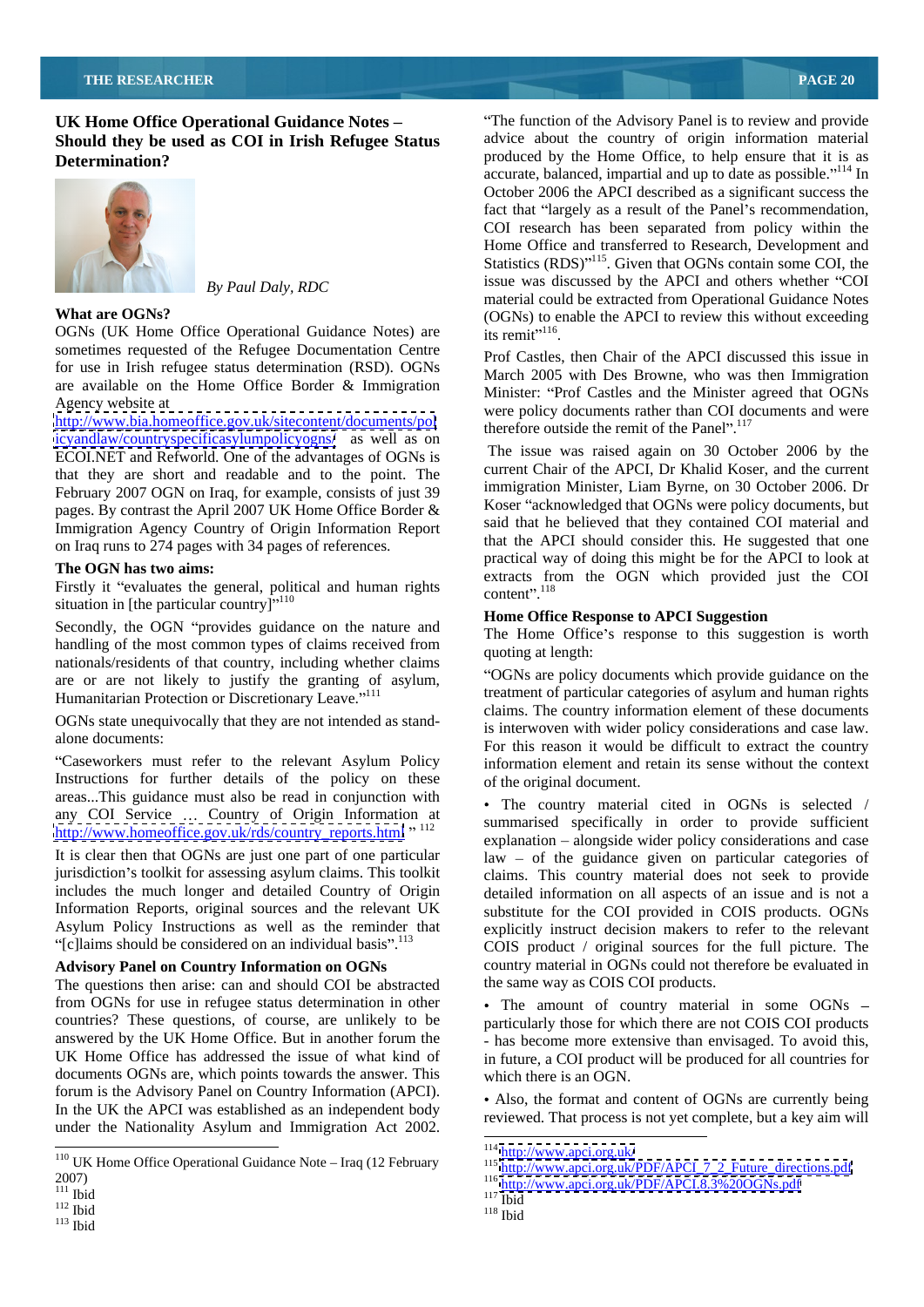be to reduce the country material in OGNs to the minimum necessary for the understanding of the guidance. This will ensure that users refer to the relevant COI Service product for COI." country and people from that country aren't getting

The APCI's remit is to provide advice on the content of Home Office COI material. OGNs are policy guidance documents rather than COI documents; and the country (SCW) material within them is specifically selected to support that policy function. For the reasons given above, it would not be  $\frac{50}{10}$ feasible for the APCI to consider the country material in

OGNs are published policy documents and any individual or organisation (including members and observers of the APCI) can comment on them. The Home Office has also agreed arrangements for UNHCR to routinely provide feedback on the contents of OGNs. However, it remains the Home Office position that it would not be possible for the APCI to do so

February  $2007^{n119}$  conclusion conclusion February 2007"<sup>119</sup>

UNHCR did not have the resources to review all OGNs systematically. In general, UNHCR reviewed OGNs when it was going to release a position paper on a particular country and would then seek to identify any discrepancies. So far, UNHCR had only reviewed two OGNs."<sup>120</sup>

**Research Findings on OGNs**<br>
In September 2003, the HK Home Office Research Given the following: In September 2003 the UK Home Office Research, Development and Statistics Directorate published research into the use of country information within the asylum and appeals system.<sup>121</sup> Among the findings were that  $84$  per cent of UK Home Office caseworkers rate the usefulness of OGNs considerations and case law" as high or very high. $^{122}$  The OGNs were "commended for their currency, their concise and straightforward format, and as a further source of information where the knowledge base and stereotype. is insufficient<sup>",123</sup>. However, the research also found negative  $\bullet$  the fact that UNHCR do not have the resources to

There was also some concern among caseworkers about the content of OGNs, in particular that the quality of OGNs varies and sometimes contradicts that provided on the knowledge base. This can lead caseworkers to doubt the accuracy of the OGNs as a source of information to be used for decision-making. Concerns were also raised about the extent to which OGNs contribute to an over-generalisation about certain countries which undermines the degree to which caseworkers consider the facts of the individual case when making an initial decision:

Conclusion<br>They see the same nationality, the same story and they<br>They see the same nationality, the same story and they Some caseworkers fall down the trap of treating all claimants as a single nationality rather than an individual. A caseworker might say 'ah this person comes from  $X$ asylum therefore I won't give them asylum either'... reach the same decision yet the decision really is based on the nationality rather than the story of the individual (SCW)

isolation from its policy context.<br>
country information, such as country assessments and the within the terms of its statutory function. assessments and source documents in the caseworker Home Office  $\qquad \qquad$  libraries)".<sup>124</sup> 119 Some respondents suggested that the use of OGNs may result caseworkers stereotyping claims from particular nationalities, and may lead to other sources of more detailed source documentation in caseworker libraries, being under utilised. It should be noted, however, that OGNs aim to ensure the consistent application of country of origin information with the view to securing consistent asylum decision making amongst caseworkers (providing the OGNs are used with other sources of COI such as the country  $\text{libraries)}$ .<sup>124</sup>

### **Conclusion**

UNHCR and OGNs **It is clear from the above that the OGN** is a policy guidance In relation to the UK Home Office statement above that it has document rather than a COI document. The UK Home Office agreed arrangements for UNHCR "to routinely provide Country of Origin Information Service (COIS) Report is, by feedback on the content of OGNs", it should be noted that in contrast, "compiled wholly from material produced by a wide the minutes of the APCI meeting of 6 March 2007 one of the range of recognised external information sources and **does**  UNHCR members of the Panel, Jerome Sabety of UNHCR, **not contain any Home Office opinion or policy** [emphasis Protection Information Section, Geneva, said: added].<sup>125</sup> In the case of the COIS Report "no attempt has been made to resolve discrepancies between information provided in different source documents".<sup>126</sup> Also, although the COIS Report is comparatively lengthy, its intention is not "to be a detailed or comprehensive survey" and readers looking for a more detailed account are advised that "the relevant source documents should be examined directly".<sup>127</sup><br>Given the following:

- the policy nature of OGNs,
- the fact that the country information element of these documents is "interwoven with wider policy considerations and case law
- the concerns quoted above by some UK Home Office caseworkers that OGNs may overgeneralise and stereotype,
- perceptions: systematically review OGNs and the fact that UNHCR do not have the resources to
	- the fact that it is outside the remit of the APCI to review them **reading** the state of  $\theta$  and  $\theta$  and  $\theta$  and  $\theta$  and  $\theta$  and  $\theta$  and  $\theta$  and  $\theta$  and  $\theta$  and  $\theta$  and  $\theta$  and  $\theta$  and  $\theta$  and  $\theta$  and  $\theta$  and  $\theta$  and  $\theta$  and  $\theta$  and  $\theta$  and  $\theta$  and  $\theta$  an

it needs to be emphasised that OGNs should always be supplemented by the larger and more detailed COIS reports, the original sources and of course the particular situation of the individual applicant.



 <sup>119</sup> Ibid

 <sup>124</sup> Ibid

<sup>&</sup>lt;sup>120</sup> http://www.apci.org.uk/PDF/APCI.8.M%20Minutes.pdf<br>
<sup>121</sup> <http://www.homeoffice.gov.uk/rds/pdfs2/hors271.pdf><sup>125</sup> UK Home Office Border & Immigration Agency Country of<br>
<sup>122</sup> Ibid <sup>124</sup> Ibid<br><sup>125</sup> UK Home Office Border & Immigration Agency Country of<br>Origin Information Report on Iraq (April 2007)

 $\frac{123}{126}$  Ibid<br> $\frac{126}{164}$ Origin Information Report on Iraq (April 2007)<br><sup>126</sup> Ibid

<sup>127</sup> Ibid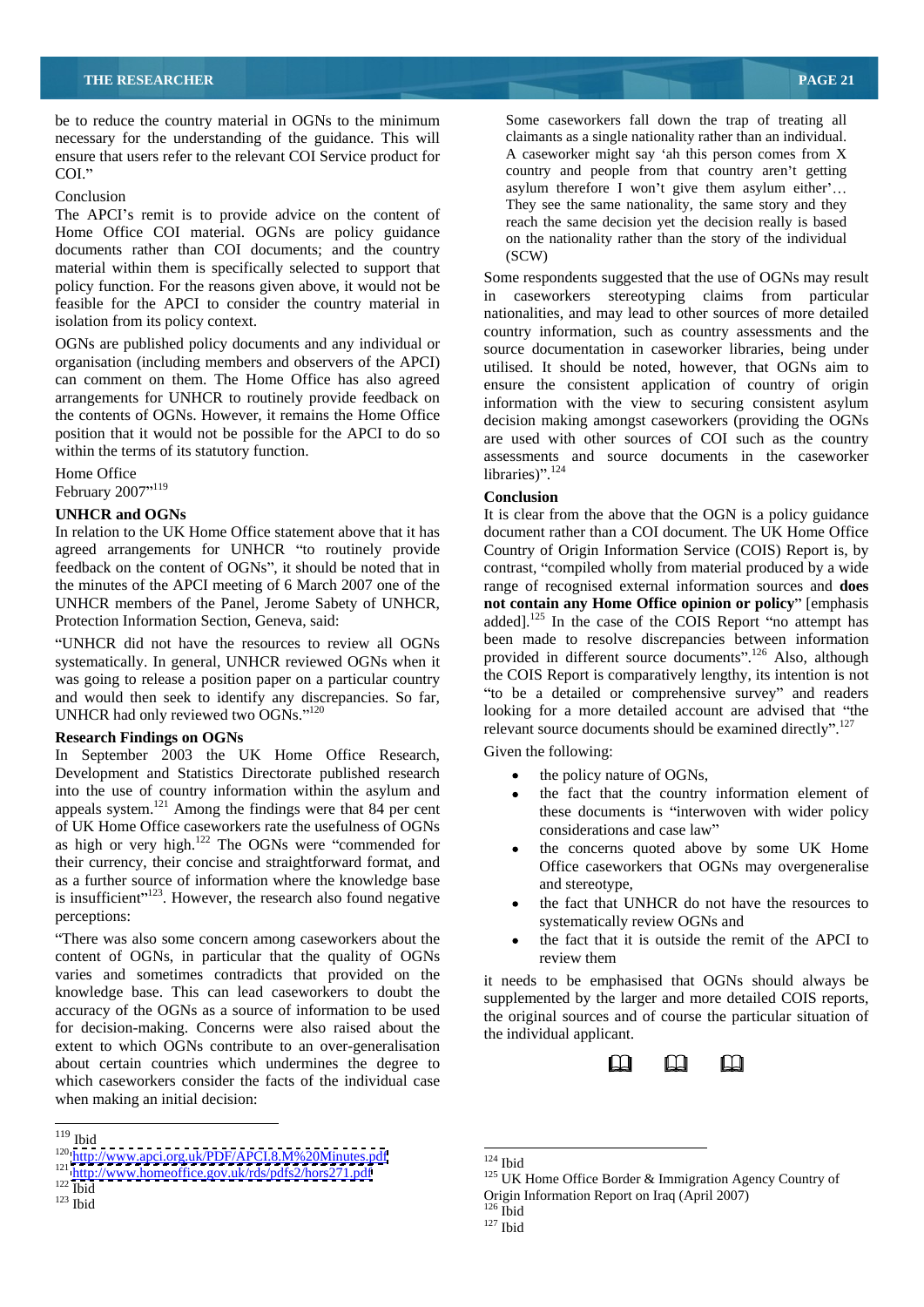

The 1979 revolution which resulted in the overthrow of the Shah was widely supported by all sections of the Iranian<br>Arbitrary Arrest and detention population. However, the revolutionary regime soon came to be dominated by the country's conservative clergy, who  $\frac{60 \text{ m/s}}{100 \text{ s}}$  says: drafted a new constitution reflecting Islamic values. This constitution allowed for an elected president and Although the constitution prohibits arbitrary arrest and parliament<sup>128</sup>, but all candidates had to be approved by the unelected Council of Guardians, who sought to ensure that unelected Council of Guardians, who sought to ensure that dissidents are often held in unofficial, illegal detention elected officials would make all decisions in accordance with centers run by a security apparatus consisting of the Islamic shari'a law. Ayatollah Ruhollah Khomeini was intelligence services, the Revolutionary Guard, judicial chosen as Supreme Leader by a body of 86 government officials, and the police. Allegations of torture are common in approved clerics known as the Assembly of Experts and invested with control over the security services, armed forces and the Judiciary. Ayatollah Khomeini held this position until his death in 1989, whereupon he was succeeded by Ayatollah Ali Khamenei. As a result of a change to the constitution Police and judiciary security forces often hold people under Ayatollah Khamenei assumed final authority on all matters of investigation for suspected violation of the Security Laws, in

Theocratic rule led to the curtailment of basic freedoms and an increase in corruption, which resulted in the growth of a reform movement. The reformist Mohammed Khatami was elected president in 1997 and reformist candidates won the been charged<br>narrows majority of each in position of the distribution below. vast majority of seats in parliamentary elections held in 2006. The success of the reformists provoked a backlash by the Prison Conditions conservative clerics, who closed down reformist newspapers Iranian prisons have been criticised by human rights and jailed journalists. Attempts by parliament to introduce organisations, who allege that conditions are very poor and political and economic reforms were vetoed by the Council of that prisoners are treated harshly. Human Rights Watch says:

expression in Iran is now severely restricted, with the government controlling all television and radio broadcasting and frequently banning media coverage of certain events. The attitude of the Iranian government is described in a report from *Freedom House* which says:

The Ahmadinejad government holds that the duty of the media is to report and support government actions, not Prison conditions are said to be particularly severe for

The *Freedom House* report also commented on the closing of<br>newspapers, saying: newspapers, saying:  $\frac{130}{131}$  ibid

**Some Human Rights issues in Iran In 2006** the Iranian government shut down a number of newspapers that it perceived to be insufficiently supportive of the leadership and Ahmadinjad. Papers such as Sharq, Hafez, Namah, and Karnameh have all recently been banned. They have been accused of 'insulting religious, political, and national figures' as well as 'fomenting discord'. $\frac{130}{130}$ 

*David Goggins Investigates*<br>
academic freedom, interference with the judiciary, denial of **Background** women s rights, restrictions on religious freedom and Apart from government imposed restrictions on political freedom there is also censorship of the internet, a limiting of arbitrary arrest and detention.

### **Arbitrary Arrest and detention**

On the issue of arbitrary arrest and detention Freedom House says:

, but all candidates had to be approved by the detention, these practices are increasingly routine. Suspected such centers and in the notorious Evin prison." $131$ 

> The detention of dissidents is also commented on in a report from Human Rights Watch which says:

foreign and domestic policy. pretrial investigative detention, for weeks and months without any criminal charges being brought against them and without the opportunity to appear before a judge to challenge their detention. Detainees who are released without having been charged often fear being re-arrested as a form of harassment."<sup>132</sup>

### **Prison Conditions**

Guardians.<br>
Some prison facilities, including Tehran's Evin Prison, were The reform movement collapsed when the parliamentary notorious for cruel and prolonged torture of political elections held in February 2004 were won by hard-liners after opponents of the government. Additionally, in recent years the Council of Guardians had disqualified almost all of the authorities have severely abused and tortured prisoners in a reformist candidates, including many incumbents. Civil and series of "unofficial" secret prisons and detention centers political liberties were further eroded following the election outside the national prison system. Common methods include of Mahmoud Ahmadinejad as president in 2005. Freedom of prolonged solitary confinement with sensory deprivation, government controlling all television and radio broadcasting detainees with military boots, hanging detainees by the arms from *Freedom House* which says: severe and repeated beatings with cables or other instruments beatings, long confinement in contorted positions, kicking and legs, threats of execution if individuals refused to confess, burning with cigarettes, sleep deprivation, and on the back and on the soles of the feet."<sup>133</sup>

 $\mu$  comment on them."<sup>129</sup>  $\mu$  and  $\mu$  and  $\mu$  and  $\mu$  and  $\mu$  and  $\mu$  and  $\mu$  and  $\mu$  and  $\mu$  and  $\mu$  and  $\mu$  and  $\mu$  and  $\mu$  and  $\mu$  and  $\mu$  and  $\mu$  and  $\mu$  and  $\mu$  and  $\mu$  and  $\mu$  and  $\mu$  and  $\mu$ political prisoners.

<sup>129</sup> Freedom House (16 April 2007) *Freedom in the World 2007: Iran* <sup>133</sup> US Department of State (6 March 2007) *Iran: Country* 

 <sup>130</sup> ibid

<sup>131</sup> ibid

<sup>128</sup> The Iranian parliament is called the Majles<br>
<sup>132</sup> Human Rights Watch (January 2008) *'You Can Detain*<br>
<sup>132</sup> Human Rights Watch (January 2008) *'You Can Detain Anyone for Anything Iran s Broadening Clampdown on Independent Activism,* p.12

*Reports on Human Rights Practices - 2006*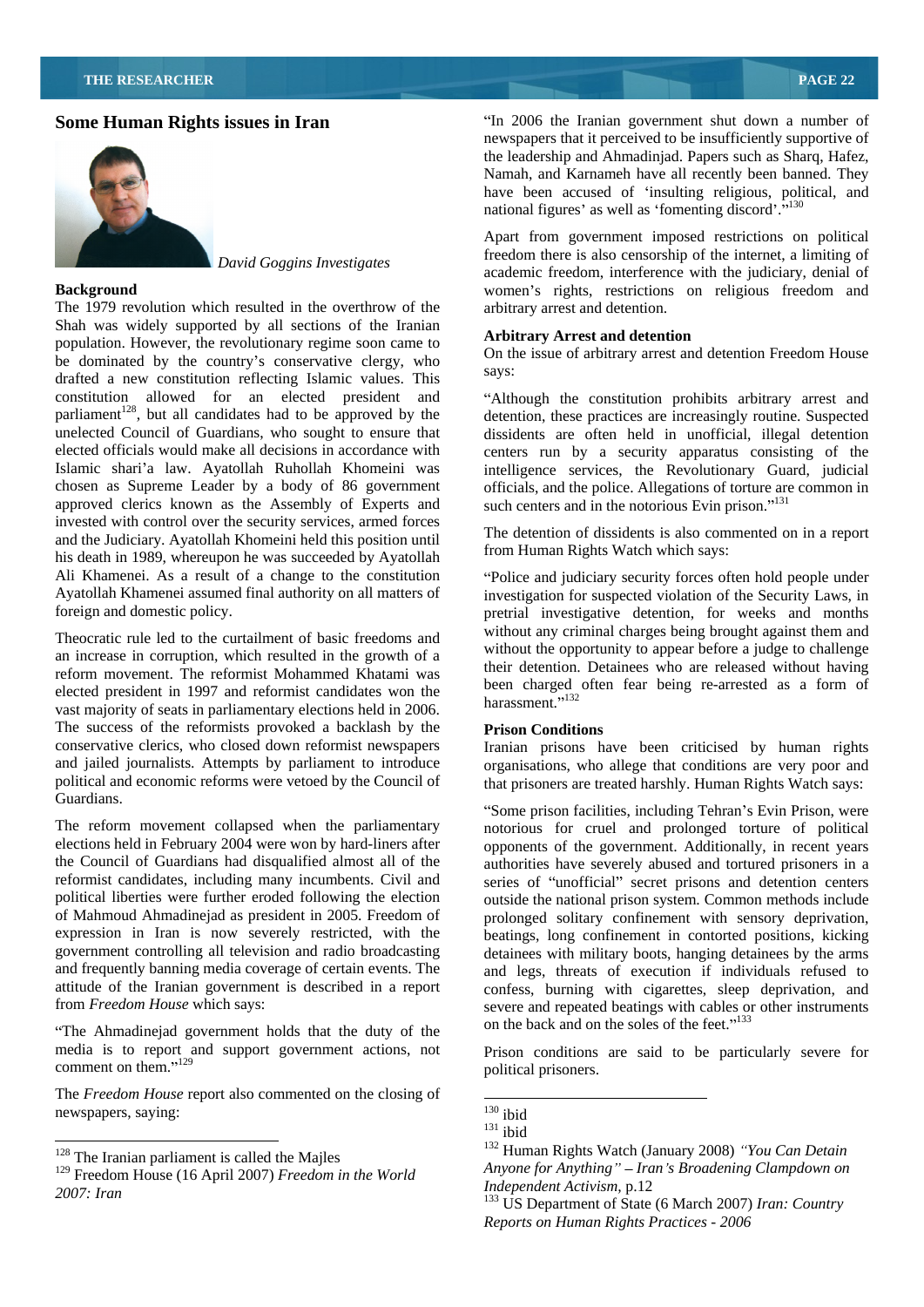The constitution states that the official religion of Iran is Islam, and that all laws and regulations must be consistent lists the names of 206 Baha'is allegedly killed in Iran during with the official interpretation of shari'a law. Of Iran's the period 1978 to 1998. Chapter III of this document population of 70 million people 89% are Shi'a Muslim, 9% are Sunni and 2% non-Muslim. The largest non-Muslim minority is the Bahá'i religious group, which has about 300,000 members. The 2007 religious freedom report published by the US Department of State describes the situation for members of minority religions as follows:

Zoroastrians the status of 'protected' religious minorities, in deny them the means of economic livelihood, and to deprive practice non-Shi'a Muslims face substantial societal them of the inspiration provided by their sacred and historic discrimination, and government actions continued to support sites. Thegovernment has also used arbitrary arrests and elements of society who create a threatening atmosphere for

restrictions on religious freedom. All non-Shi'a religious minorities suffer varying degrees of officially sanctioned discrimination, particularly in the areas of employment,  $\frac{1}{100}$  indicates and series and series of employment in the series of the series of the series of the series of the series of the series of the series of the s

Iranian Muslims do not have the right to change their religion, and adherents of religious groups not recognised by the constitution do not have the freedom to practice their beliefs. This includes sects such as the Sufis, who despite being Muslims who adhere to sharia law have been subjected to harassment from the authorities on the grounds that they "At least 177 people were executed, at least four of whom are heretics. Iranian lawyer Gholamreza Harsini says: were under 18 at the time of the alleged offence, including

The crackdown on the Sufis must therefore be seen as part of a greater plan to suppress alternative reference groups in the society by the hard line government of Ahmadinejad. The hard line and traditionalist clerical establishment that has brought the man to power is increasingly in danger of loss of punishment reported." $\frac{136}{100}$ influence among the masses because of its intolerance."<sup>136</sup>

A principal tenet of Islam is that Mohammed was God's final prophet and that no other prophet can come after him. "Ja'far Kiani was stoned to death on 5 July 2007 in the Because of this belief there can be no tolerance of the

"Broad restrictions on Bahá'ís severely undermined their Mashhad in May 2006."<sup>141</sup> ability to function as a community. The Government repeatedly offers Bahá'ís relief from mistreatment in exchange for recanting their faith."<sup>137</sup>

**Status of Religious Freedom** A document published on a web site maintained by the Office of Public Information of the Bahá í International Community describes the current situation of Baha' is as follows:

Although the Constitution gives Christians, Jews, and efforts to prevent Bahá ís from receiving higher education, to some religious minorities."<sup>134</sup> property, to terrorize, oppress and otherwise keep the The US Department of State also says:<br>the rise. Behind these techniques remains the implicit threat "Government policy and practice contributed to severe of long term imprisonment and execution."<sup>138</sup> In contrast to its campaign of outright killing, imprisonment, and torture of Bahá ís during the 1980s, the Iranian government has in recent years focused largely on economic and social efforts to drive Bahá'ís from Iran and destroy their cultural and community life. Such measures include ongoing detentions, coupled with the confiscation of personal community off balance  $\frac{1}{a}$  stratagem that appears to be on of long term imprisonment and execution."<sup>138</sup>

education, and housing." <sup>135</sup> education, and housing." <sup>135</sup> education, and housing." <sup>135</sup> On 29 January 2008 Agence France Presse reported that the Iranian authorities had sentenced 54 Baha'is for what a judiciary spokesman described as "for propaganda against the regime". $139$  $r_{\text{e}}$  regime".<sup>139</sup>

### **Executions**

Iran is second only to the People's Republic of China in the number of executions recorded each year. The Amnesty International report on human rights in Iran during 2006 says:

one who was under 18 at the time of execution. Two people were reportedly stoned to death. Sentences of flogging, amputation and eye-gouging continued to be passed. The true numbers of those executed or subjected to corporal punishment were probably considerably higher than those reported."<sup>140</sup>

**Baha'is**<br>
report on the issue of death by stoning in Iran, which says: Amnesty International has recently published a detailed

Baha is, who adhere to the teachings of the nineteenth He had been convicted of committing adultery with century prophet Baha'u'llah but who are regarded by the Mokarrameh Ebrahimi, with whom he had two children and government as apostates of Islam. Baha is are barred from who was also sentenced to death by stoning. The stoning was government and military posts and are only permitted to carried out despite a stay of execution ordered in his case and enroll in schools if they do not identify themselves as in defiance of a moratorium on stonings reportedly issued in Baha'is. 2002 by the Head of the Judiciary. It was the first officially The US Department of State says:<br>
and a man are known to have been stoned to death in village of Aghche-kand, near Takestan in Qazvin province. confirmed stoning since the moratorium, although a woman Mashhad in May  $2006$ ."<sup>141</sup>

> A report from the Inter Press Service news agency suggests that this stoning was the action of an over-zealous local judge rather than deliberate government policy. This report quotes journalist and women's rights activist Asieh Amini as saying

<sup>&</sup>lt;sup>134</sup> US Department of State (14 September 2007) *Iran –*<br>*International Religious Freedom Report 2007 International Religious Freedom Report 2007* 138 The Bahá <sup>I</sup> Question (2004) *Cultural Cleansing in Iran*

<sup>139</sup> Inter Dunia 1 Question (2007)<br>
<sup>136</sup> Inter Press Service News Agency (23 November 2007)<br>
<sup>136</sup> *Bahais for 'anti-regime propaganda'*<br> *Religion-Iran: Attack on Sufis Reveals Intolerance of Muslim*<br>
<sup>140</sup> Amnesty Intern

<sup>135</sup> ibid <sup>139</sup> Agence France Presse (29 January 2008) *Iran sentences* 

*Religion-Iran: Attack on Sufis Reveals Intolerance of Muslim*  $\frac{140}{4}$  Amnesty International (23 May 2007) *Report 2007 - Iran*<br>*Sects* <sup>141</sup> Amnesty International (15 January 2008) *Iran – End*<br>*executions by stoning* <sup>140</sup> Amnesty International (23 May 2007) *Report 2007 - Iran* <sup>141</sup> Amnesty International (15 January 2008) *Iran – End executions by stoning*